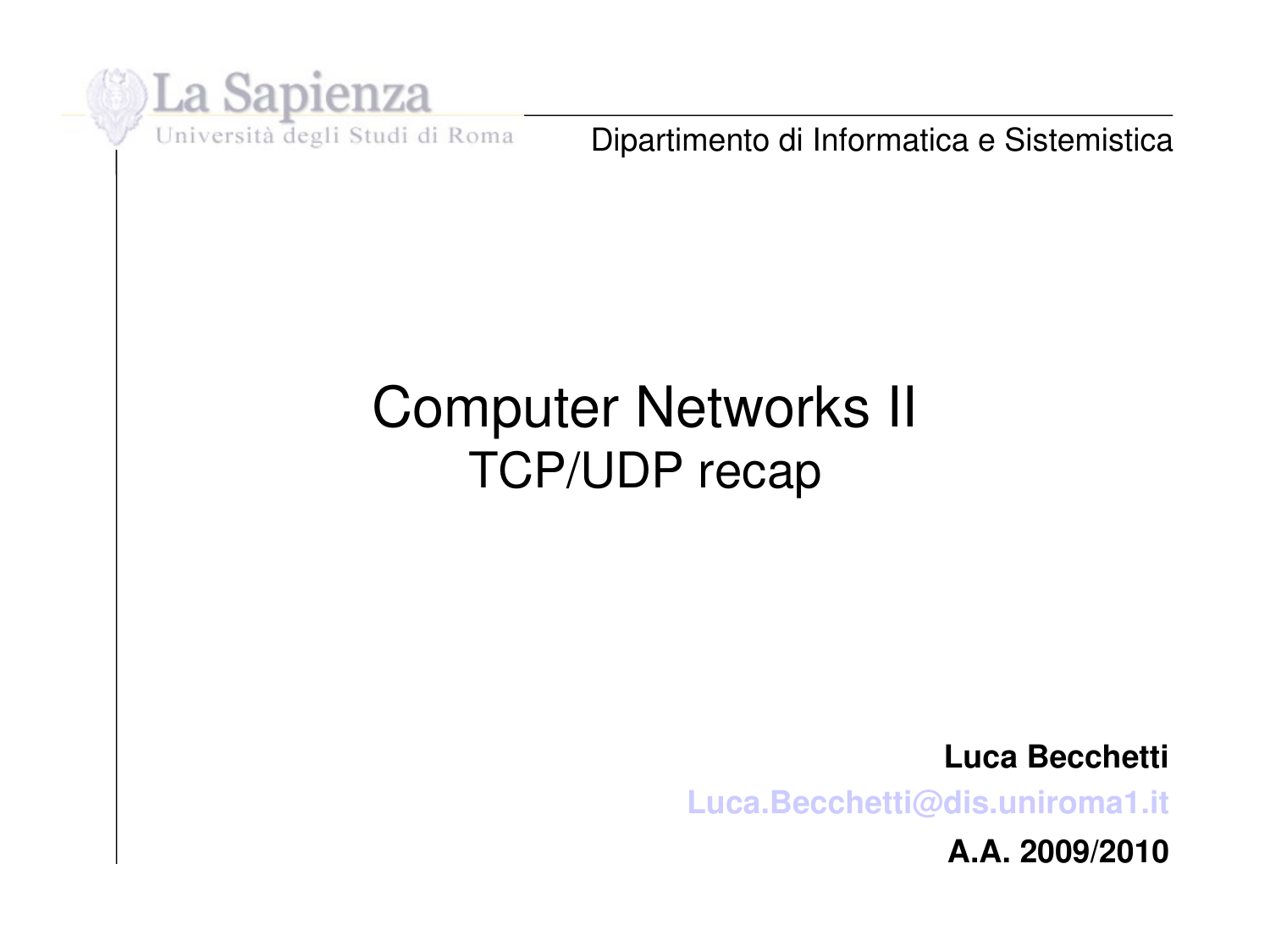## Data Link Versus Transport

- Potentially connects many different hosts
	- need explicit connection establishment and termination
- Potentially different RTT -> what is RTT?
	- need adaptive timeout mechanism
- Potentially long delay in network
	- need to be prepared for arrival of very old packets
- Potentially different capacity at destination
	- need to accommodate different node capacity
- Potentially different network capacity
	- need to be prepared for network congestion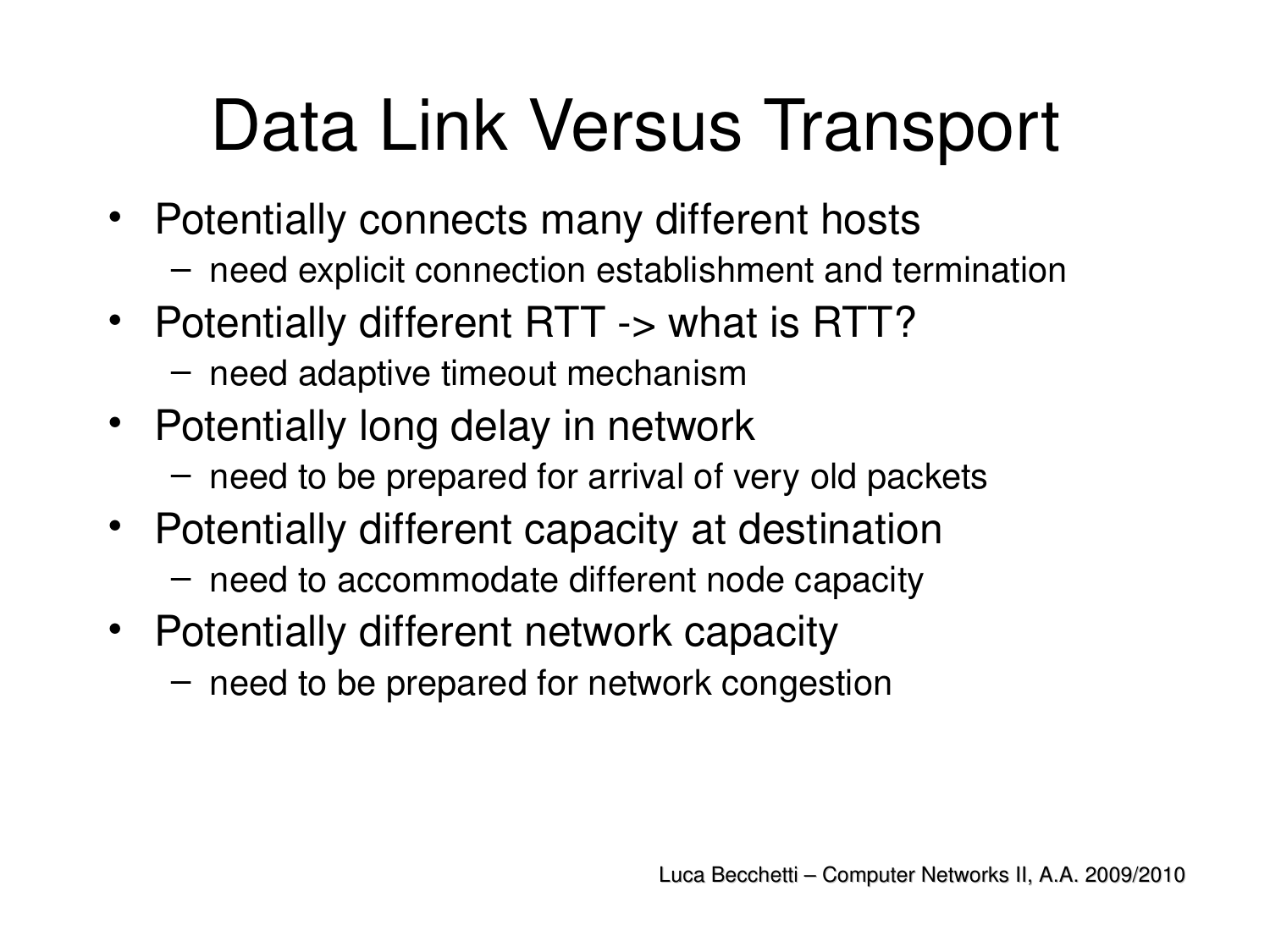### Transport service

- Underlying best-effort network (Internet)
	- drops messages
	- $-$  re-orders messages
	- delivers duplicate copies of a given message
	- limits messages to some finite size
	- delivers messages after an arbitrarily long delay
- Common end-to-end service requirements
	- guarantee message delivery
	- deliver messages in the same order they are sent
	- deliver at most one copy of each message
	- support arbitrarily large messages
	- support synchronization
	- allow the receiver to flow control the sender
	- support multiple application processes on each host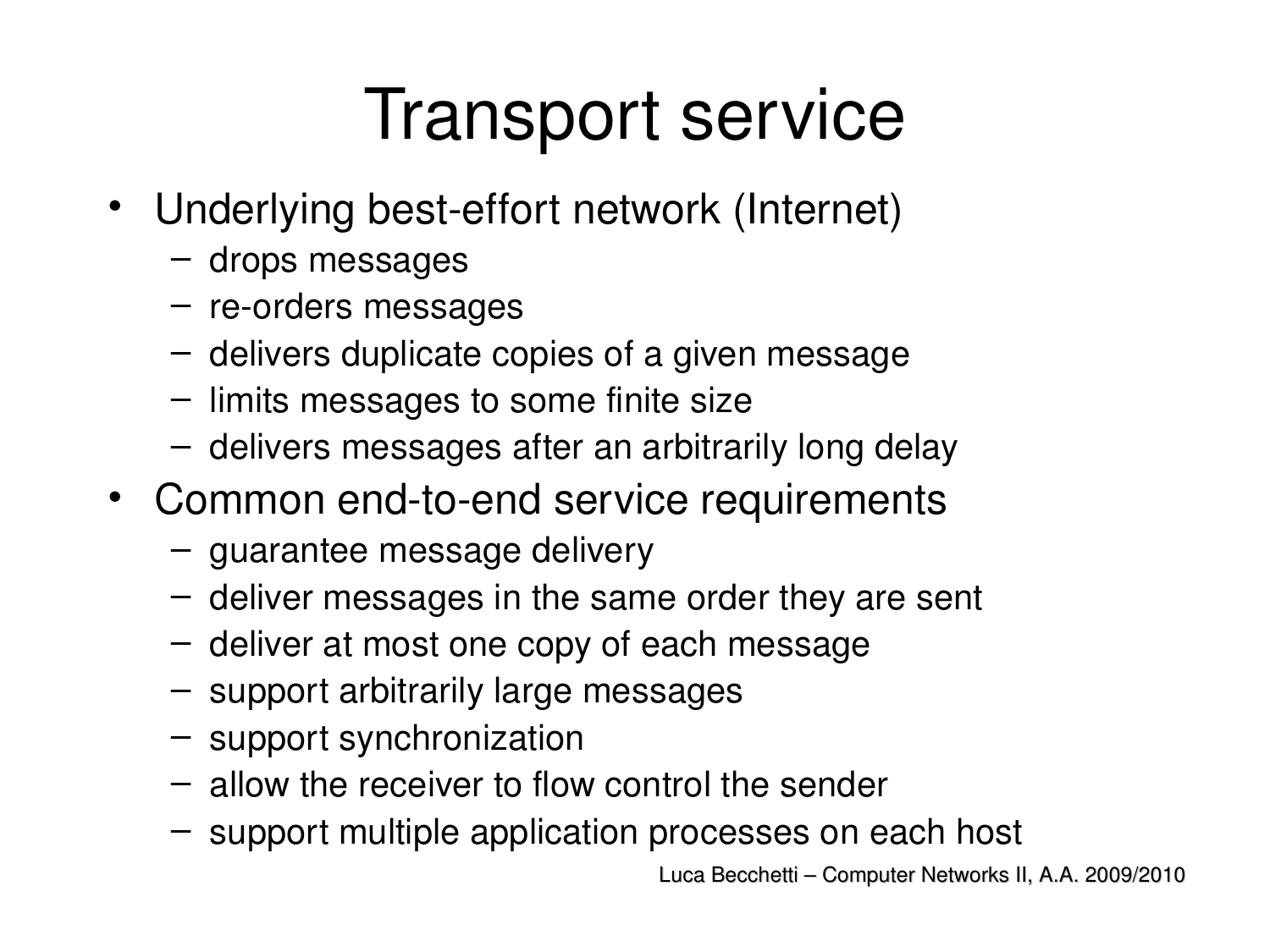#### Transport service/cont.

- Provides transport service to applications, satisfying (when and to the extent possible) application requirements
- More common transport protocols:
	- User Datagram Protocol (UDP)
		- Used when no flow control or error detection/recovery required
		- Used by some real time applications having delay constraints
	- Transport Control Protocol (TCP)
		- Used when reliable service needed: flow control and error detection/recovery
	- Real-Time Transport Protocol (RTP)
		- Used for real time applications (ex., voce, video)
		- Note: works on top of UDP (so, technically, on top of another transport protocol)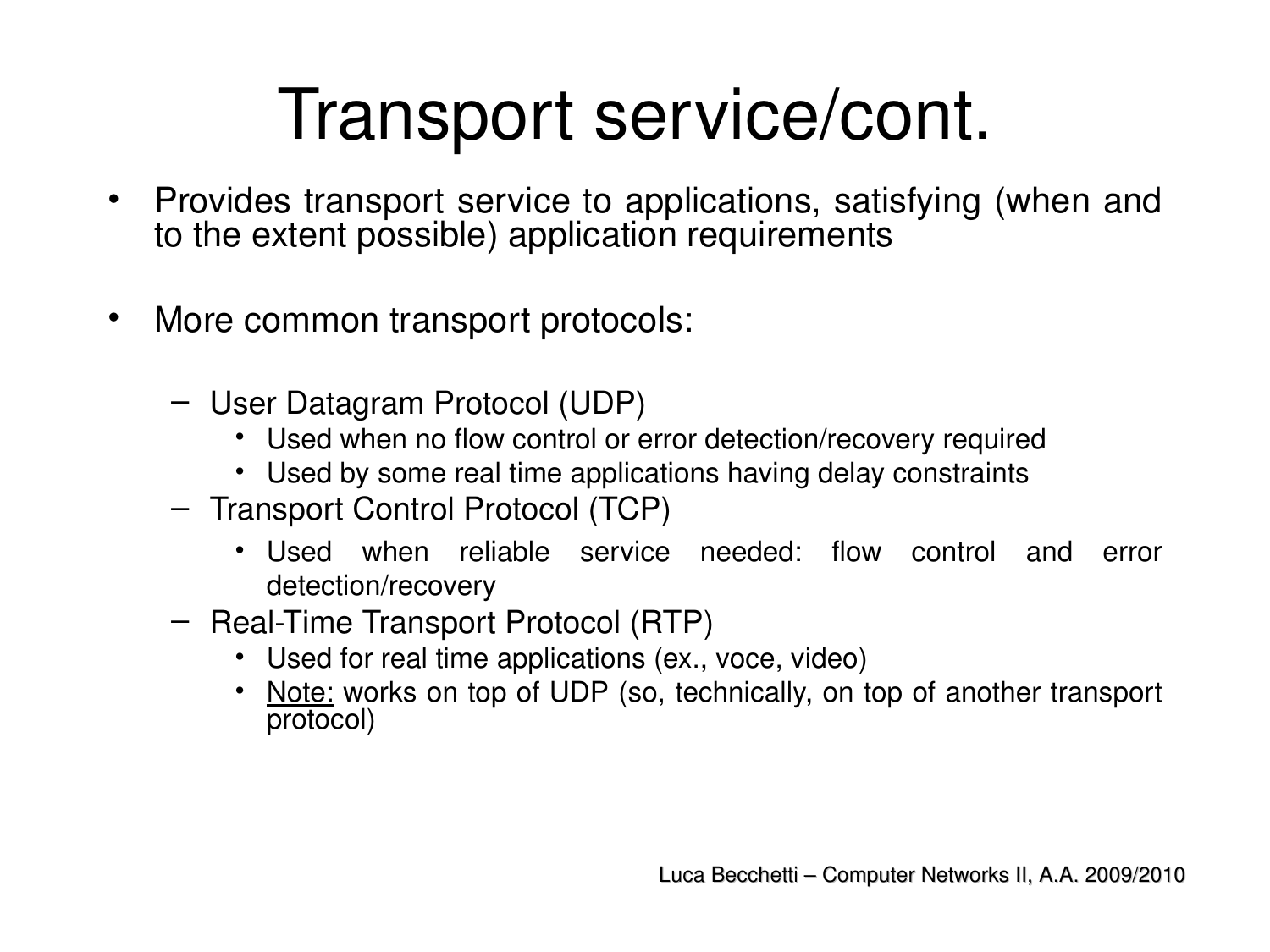#### Transport service - addressing

• Identifies processes that use the same transport service

- Port
	- Identifies a specific user (process) of transport layer
	- Represented as 16 bit integer
- Socket
	- Identifies interface between application and communication protocols
	- Represented by the triple (port; protocol; IP\_Address)

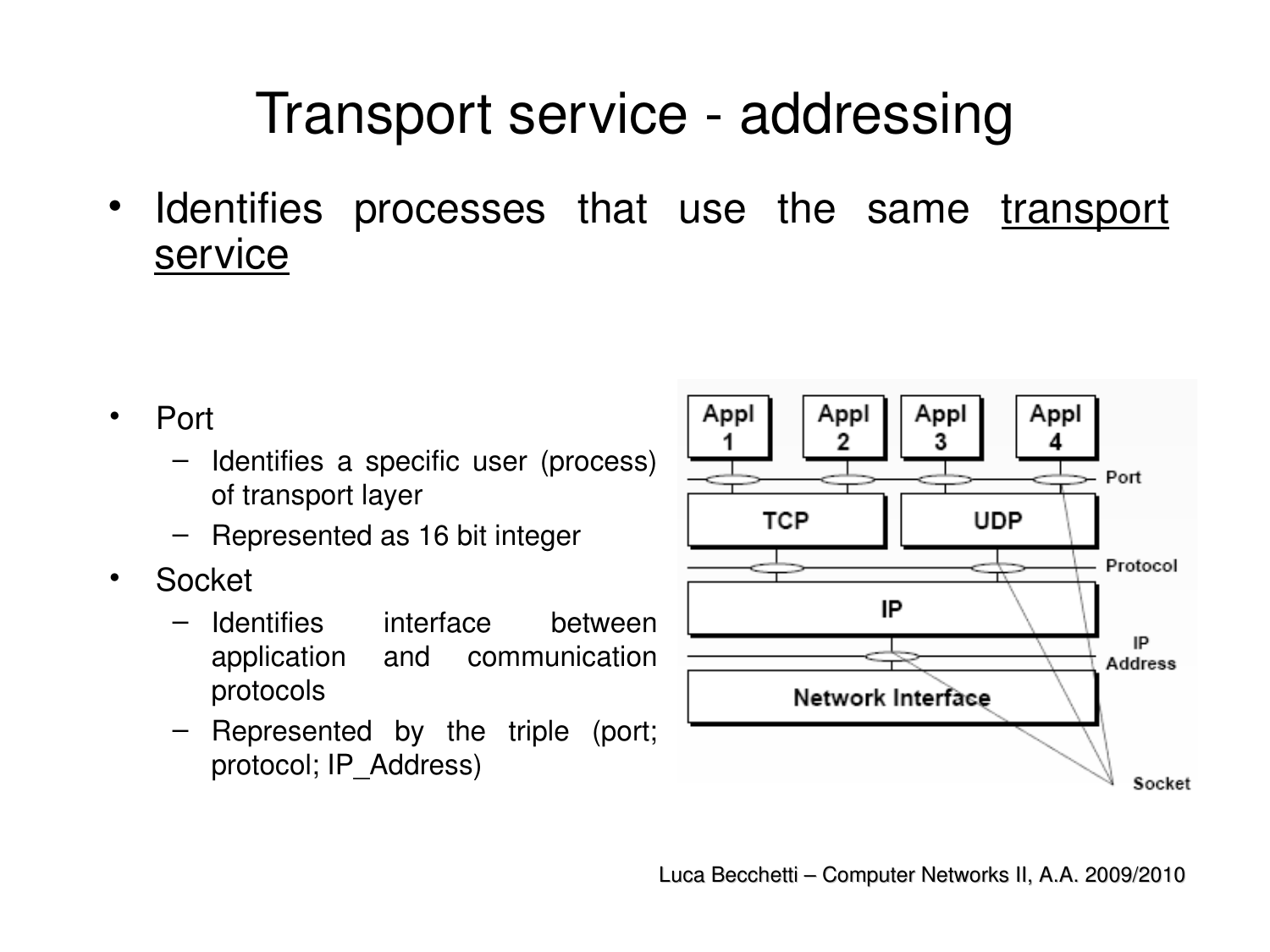#### Transport service - addressing/cont.

- "Port" in TCP/UDP packet's header
- "Protocol" and "IP\_Address" in IP datagram's header (multiplexing)



Luca Becchetti – Computer Networks II, A.A. 2009/2010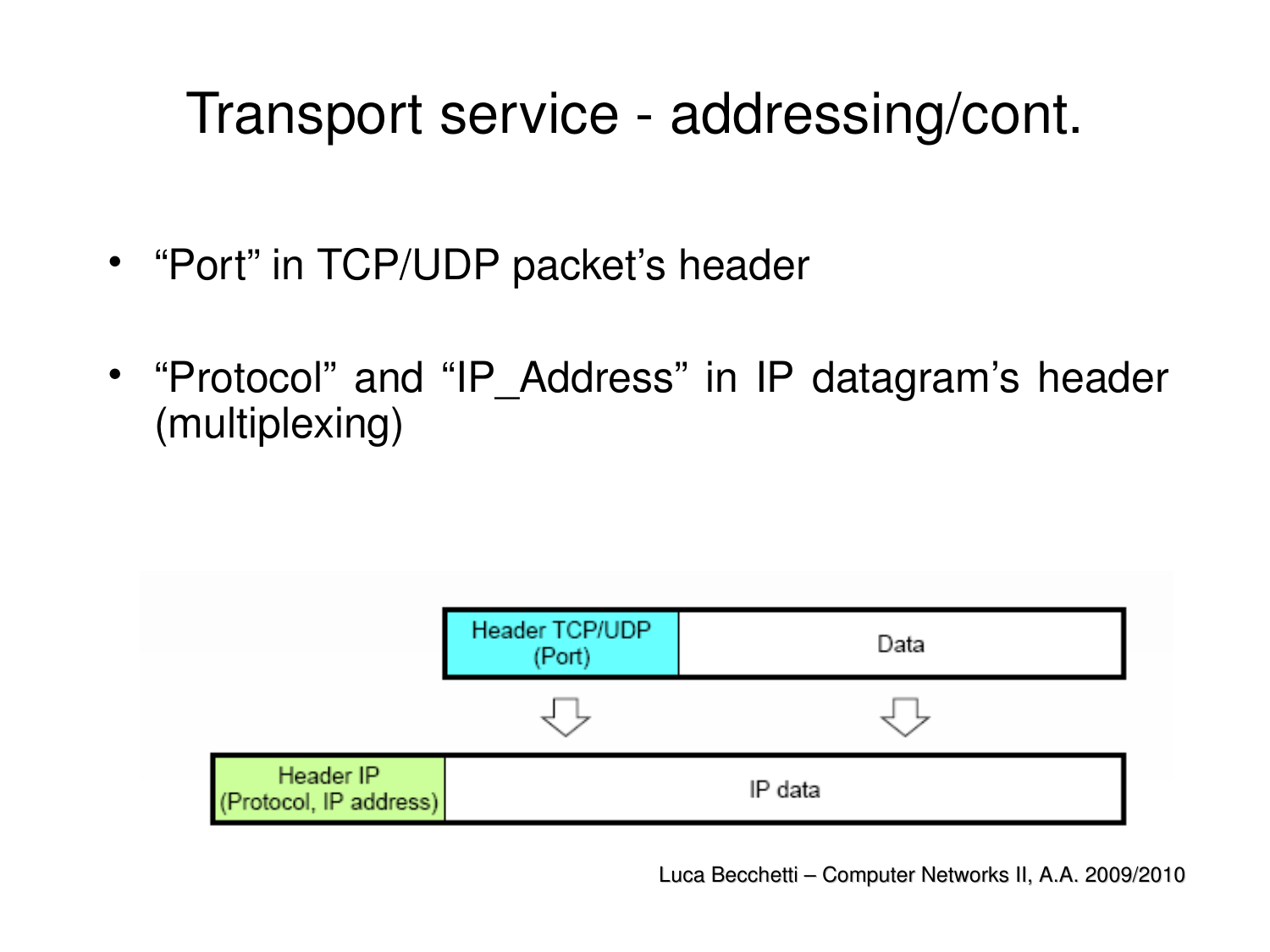#### Internet transport protocol

- Reliable one-to-one transport (unicast): TCP
	- Congestion control
	- Flow control
	- Cannection oriented
- Non reliable one-to-one  $(unicast)/one-to-many$ (multicast): UDP
- Not available:
	- $-$  Real-time
	- Bandwidth guarantess

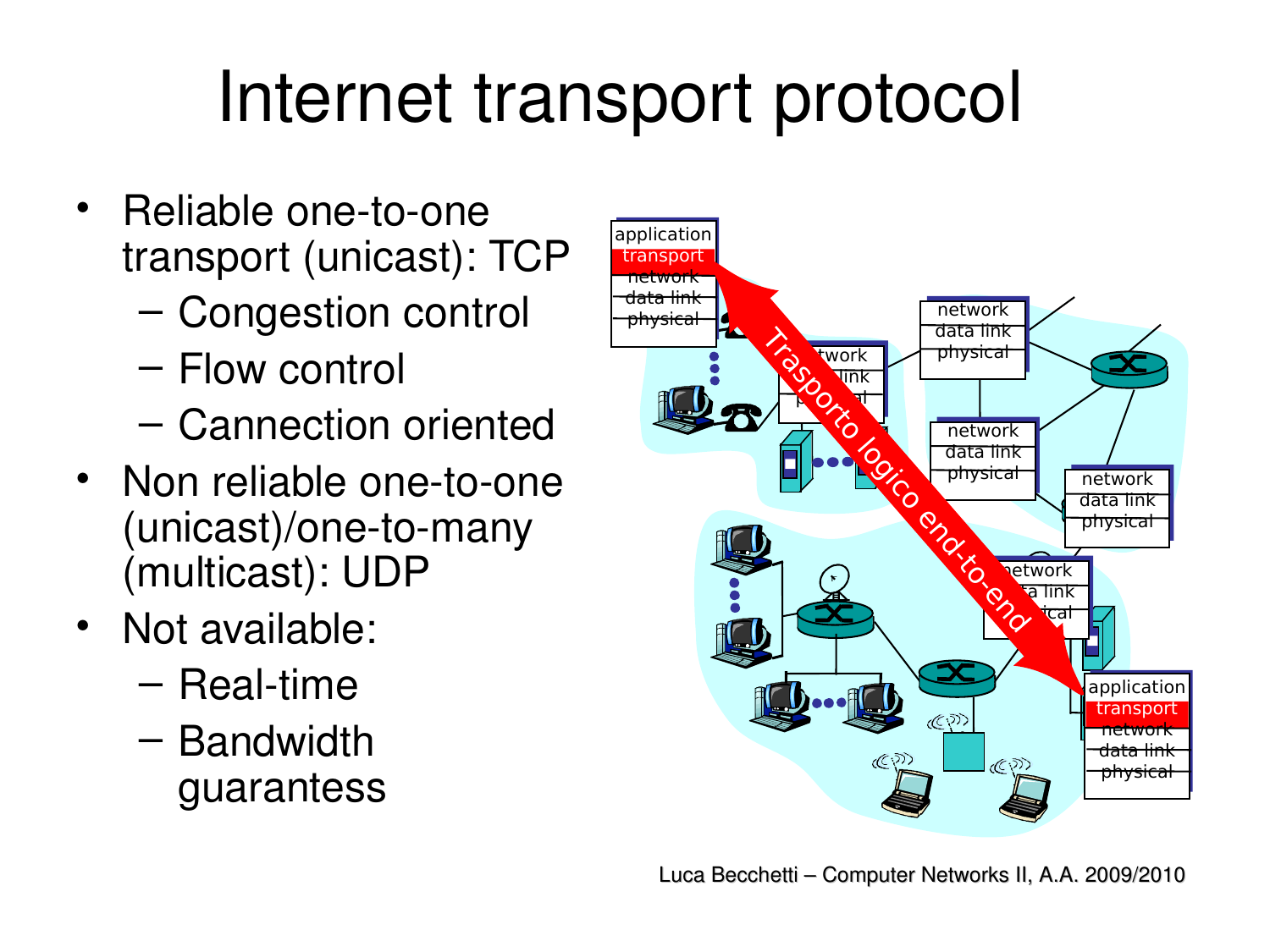## Simple Demultiplexer (UDP)

- Unreliable and unordered datagram service
- Adds multiplexing
- No flow control
- Endpoints identified by ports
	- $-$  servers have *well-known* ports
	- see **/etc/services** on Unix
- Header format



- Optional checksum
	- pseudo header [IP header fields: source, dest, protocol, datagram length] + UDP header + data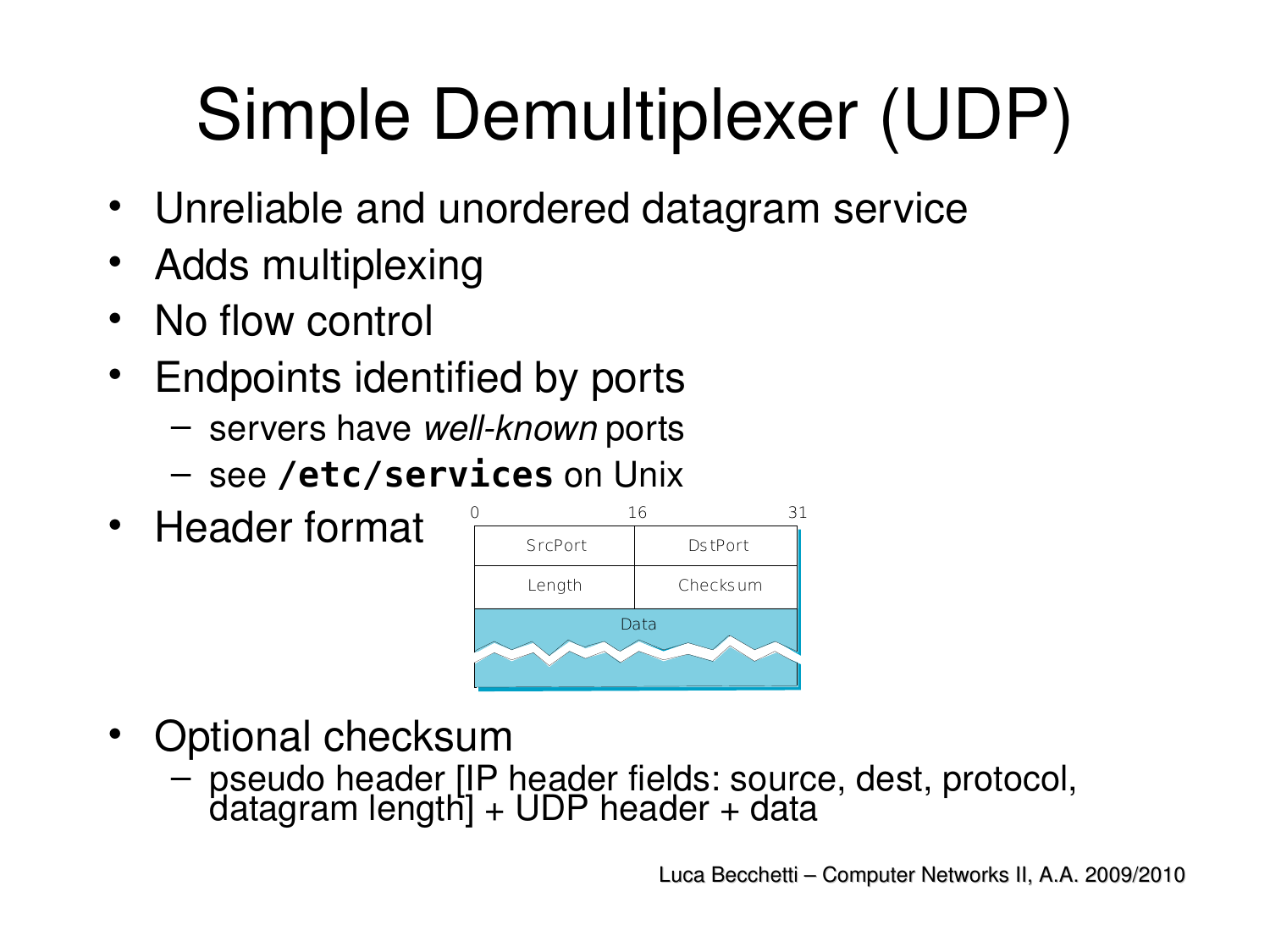#### User Datagram Protocol (UDP)

- No connection
- No error detection/recovery mechanisms
- Supports simple transaction services between applications
	- Database query
	- Address resolution [DNS]
	- Management message exchange
- May be used to develop customised "transport" protocols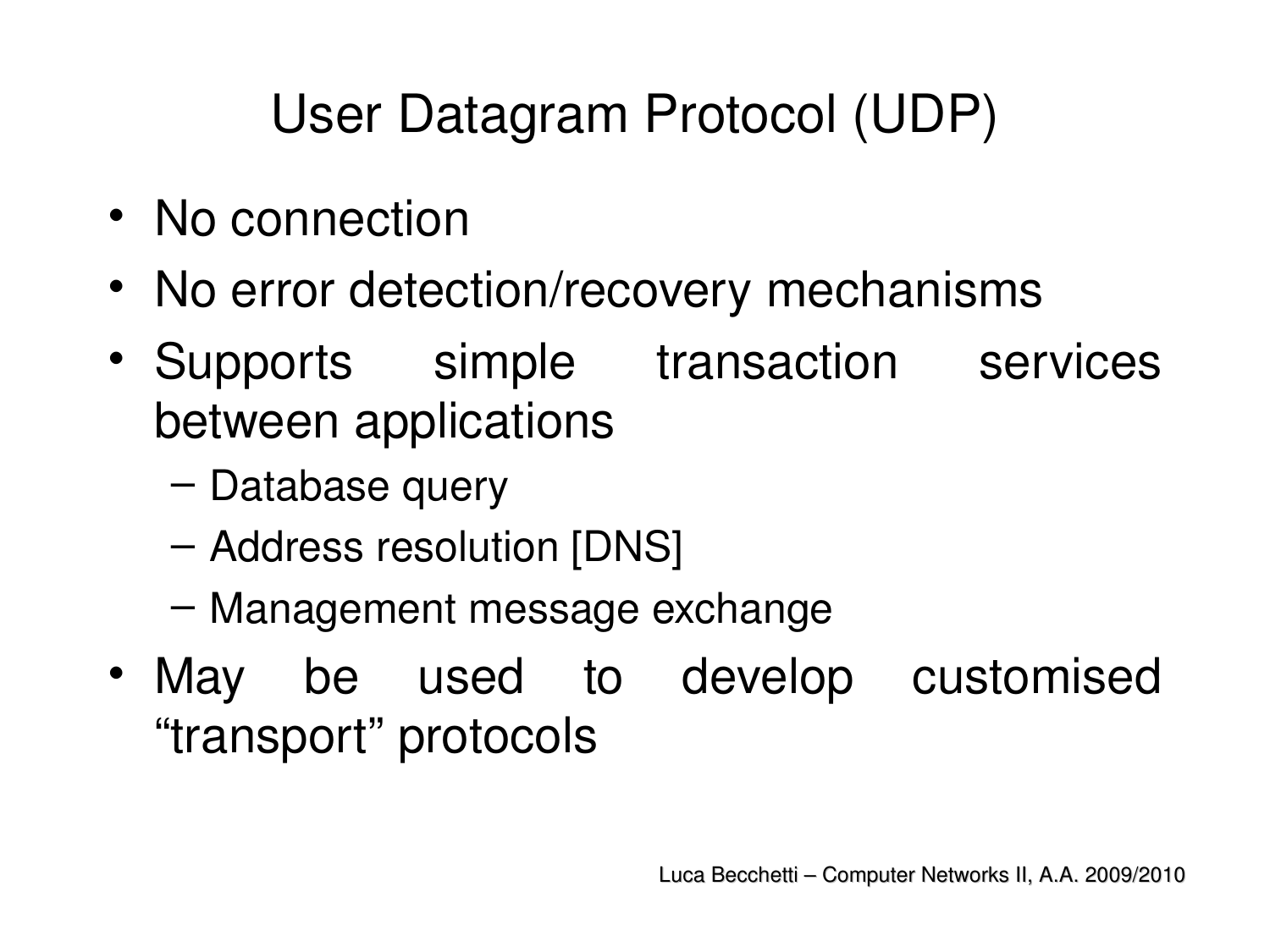#### TCP Overview

- Bidirectional non structured information flow between hosts. Implements multiplexing/demultiplexing
- Connection oriented protocol
- Services provided to upper layers
	- Error detection/recovery
	- Flow control
	- Packet reordering
		- No order guarantess from IP!
	- Allows to address a specific application within a host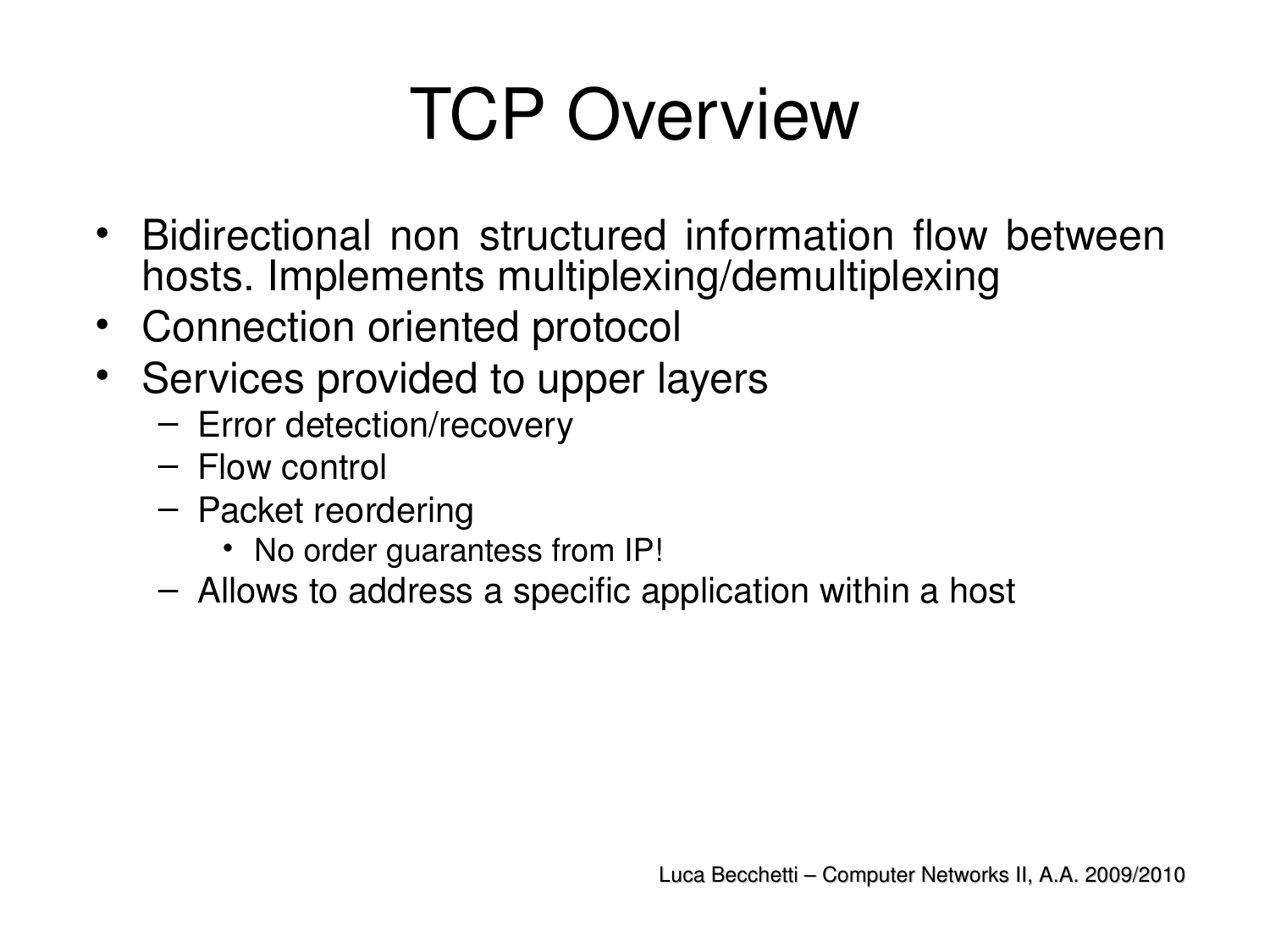### TCP Overview

- Byte-stream
	- app writes bytes
	- TCP sends *segments*
	- app reads bytes
- Full duplex
- Flow control: keep sender from overrunning receiver
- Congestion control: keep sender from overrunning network



Transmit segments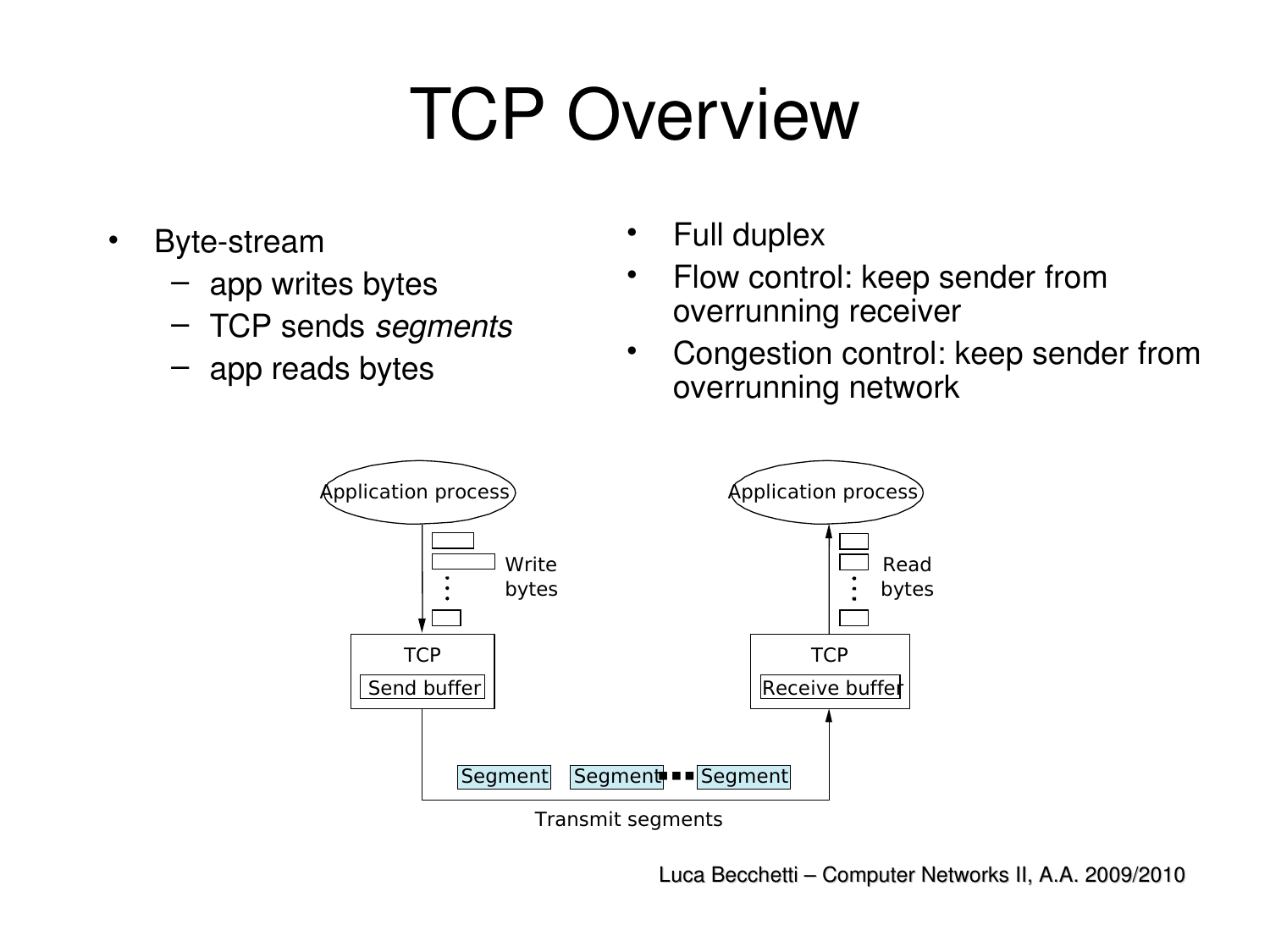#### TCP segment format

- TCP sees data flow as a byte stream
- Byte stream partitioned into **segments**

| 0                       |  | 8        |           | 16 | 24                      | 31 |
|-------------------------|--|----------|-----------|----|-------------------------|----|
| <b>Source Port</b>      |  |          |           |    | <b>Destination Port</b> |    |
| <b>Sequence Number</b>  |  |          |           |    |                         |    |
| Acknowledegment Number  |  |          |           |    |                         |    |
| HLEN                    |  | Reserved | Code bits |    | Adv. Window             |    |
| Checksum                |  |          |           |    | <b>Urgent Pointer</b>   |    |
| <b>Options</b> (if any) |  |          |           |    | Padding                 |    |
| Data                    |  |          |           |    |                         |    |
|                         |  |          |           |    |                         |    |
|                         |  |          |           |    |                         |    |
| Data                    |  |          |           |    |                         |    |

Luca Becchetti – Computer Networks II, A.A. 2009/2010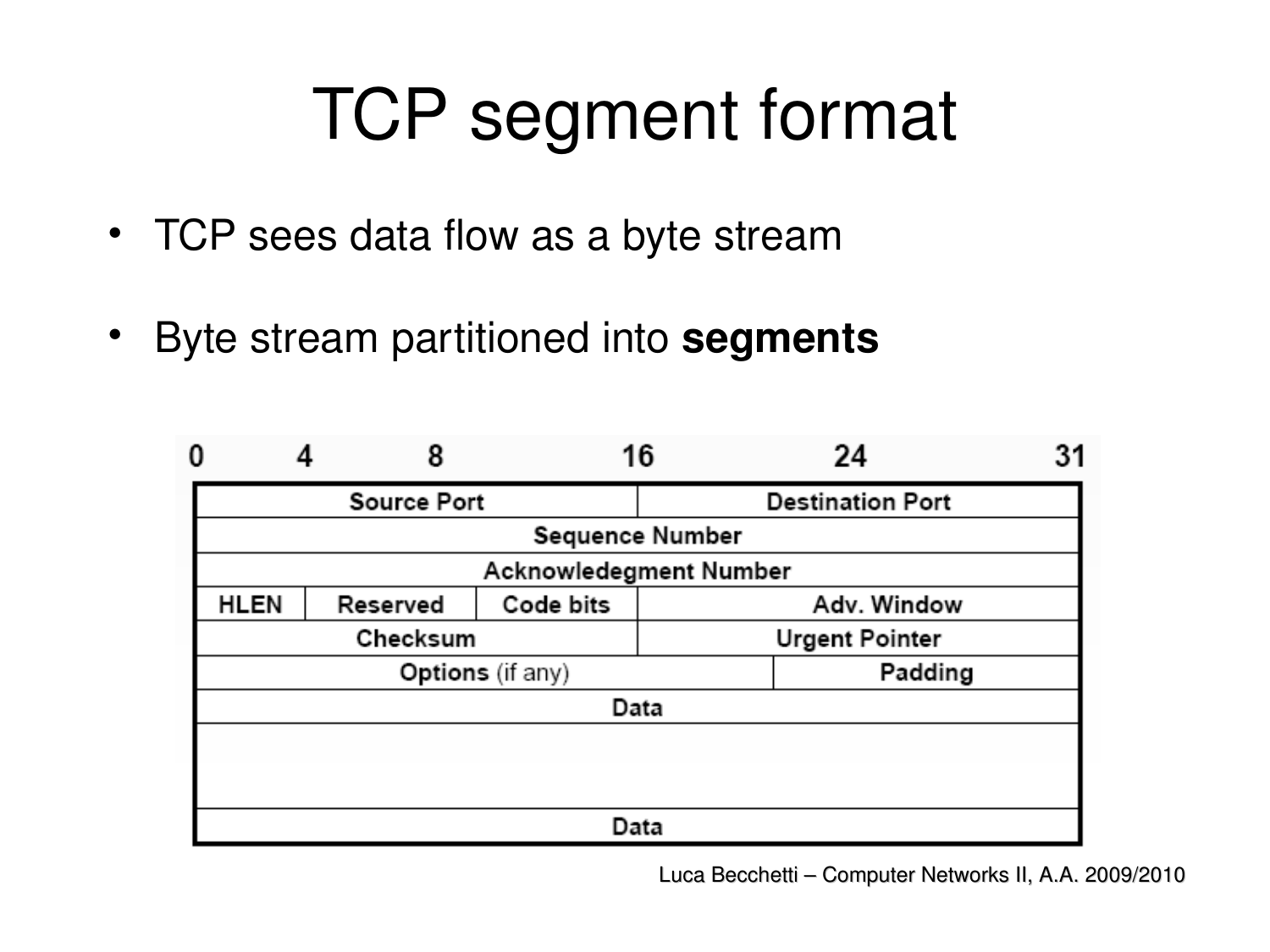- **Source Port (16 bits) and Destination Port (16 bits)**
	- Identify data source and recipient processes
- **Sequence Number (32 bits)**
	- Sequence number transmission
	- Sequence number of first data byte in current segment with respect to beginning of TCP session

#### • **Acknowledgement Number (32 bit)**

- Sequence number receipt
- If ACK=1: its value is sequence number of next byte expected by transmitter
- Piggybacking acknowledgment possible > What does it mean?
- Obs: Sequence & ACK number both refer to byte sequence and not to segment sequence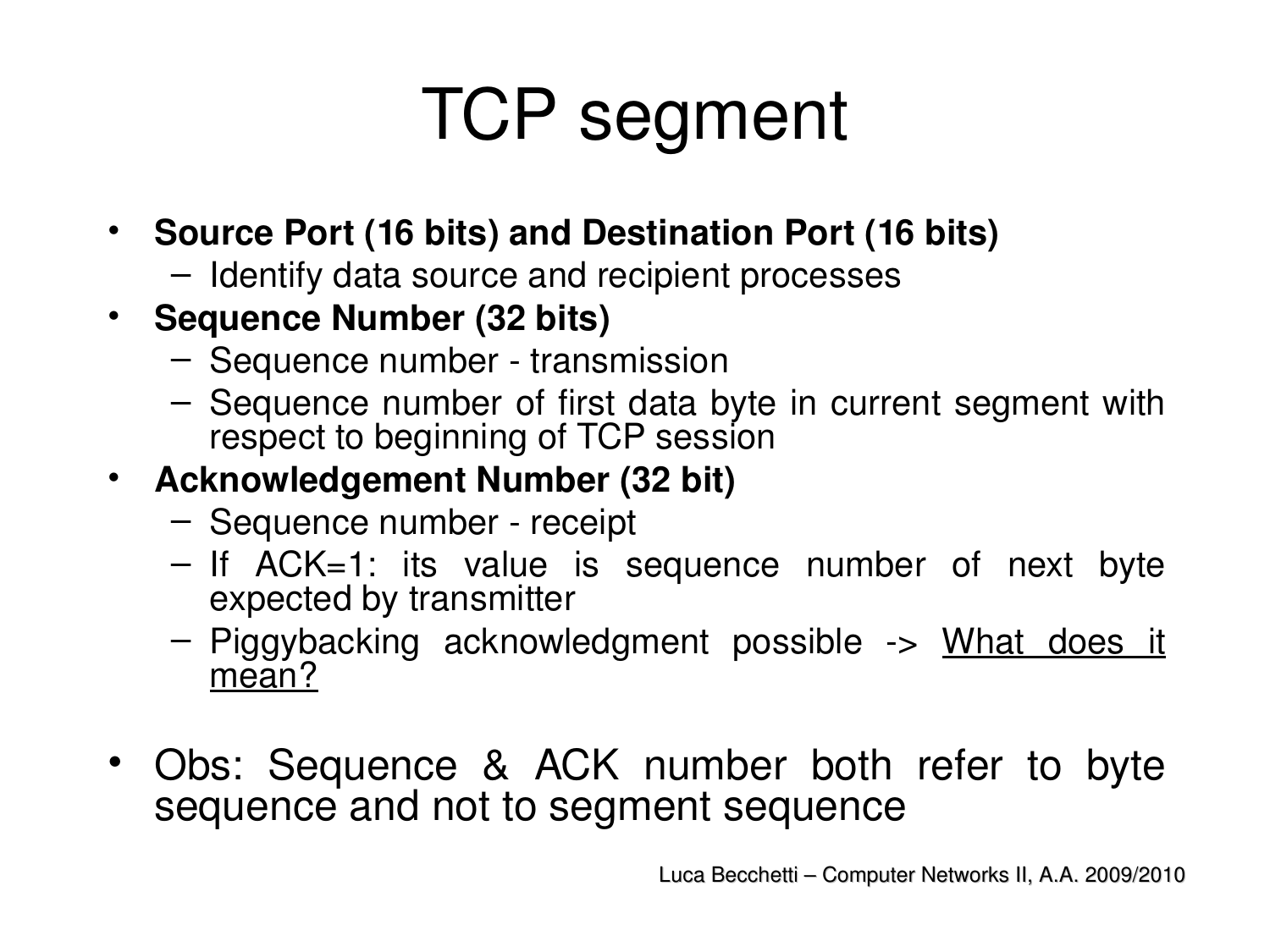- **HLEN (4 bits)**
	- Number of 32 bit words contained in packet's TCP header
	- TCP header length never exceeds 60 bytes and is always multiple of 32 bits
- **Reserved (6 bits)**
	- Reserved for future use, now set to **0**
- **Advertised Window (16 bits)**
	- Windows size in bytes (byte oriented flow control)
	- Number of bytes that, starting from Ack Number's value, transmitter can receive (free receiving buffer size as segment was transmitted)
- **Checksum (16 bits)**
	- Used for error detection over entire segment + some IP header fields (pseudo header, see UDP)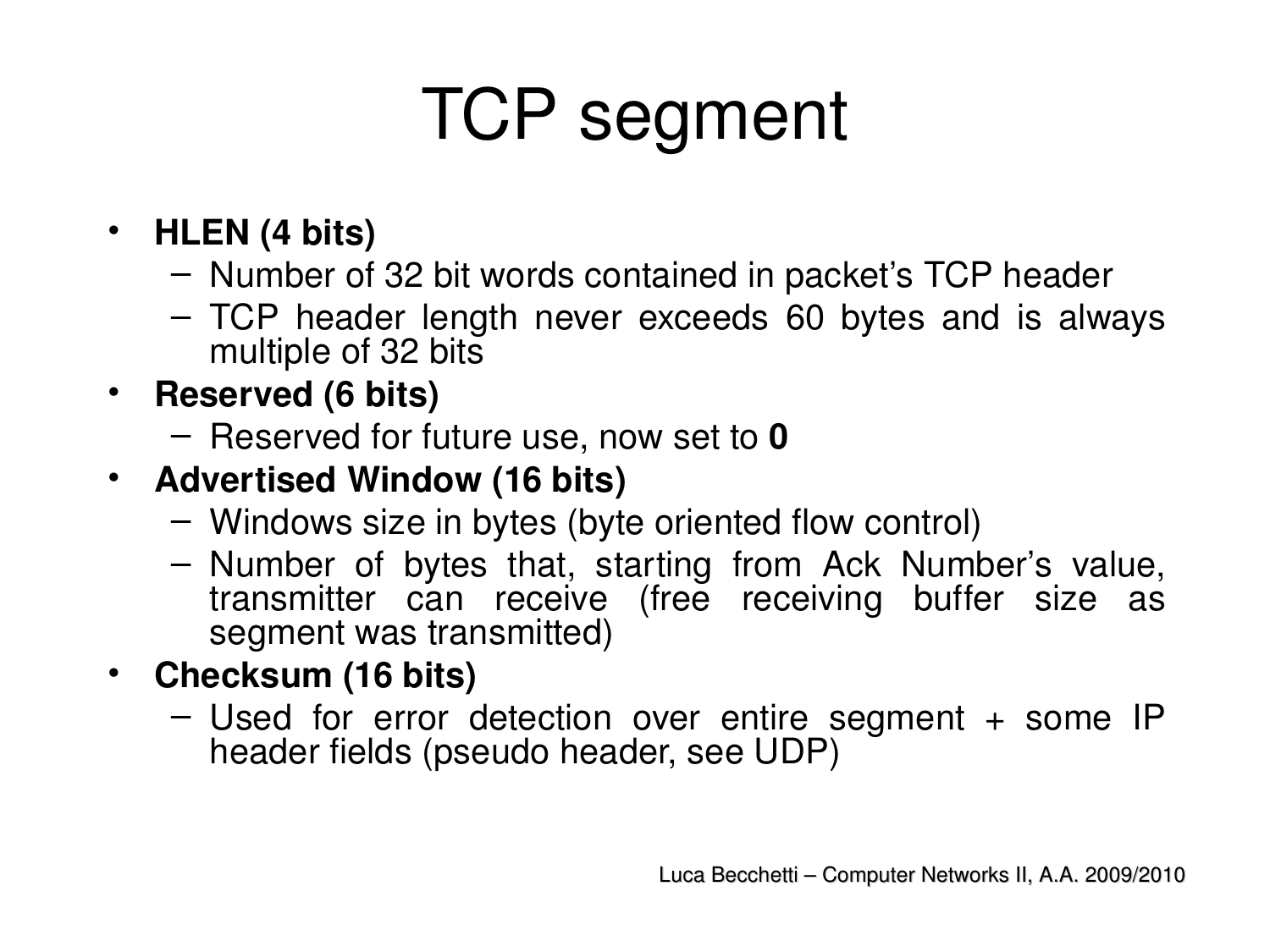#### • **Control bit (6 bits)**

- URG
	- 1 when urgent pointer field contains meaningful value, 0 otherwise
- $-$  ACK
	- 1 when Ack Number field contains meaningful value, 0 otherwise
- PSH
	- 1 if data must be delivered to application, no matter what the state of receipt buffer is
- RST
	- 1 if sender requests connection reset ("connection reset by peer")
- SYN
	- 1 only in first segment sent during connection set up to synchronize TCP entities [see connection set up]
- FIN
	- 1 when source has no more data to send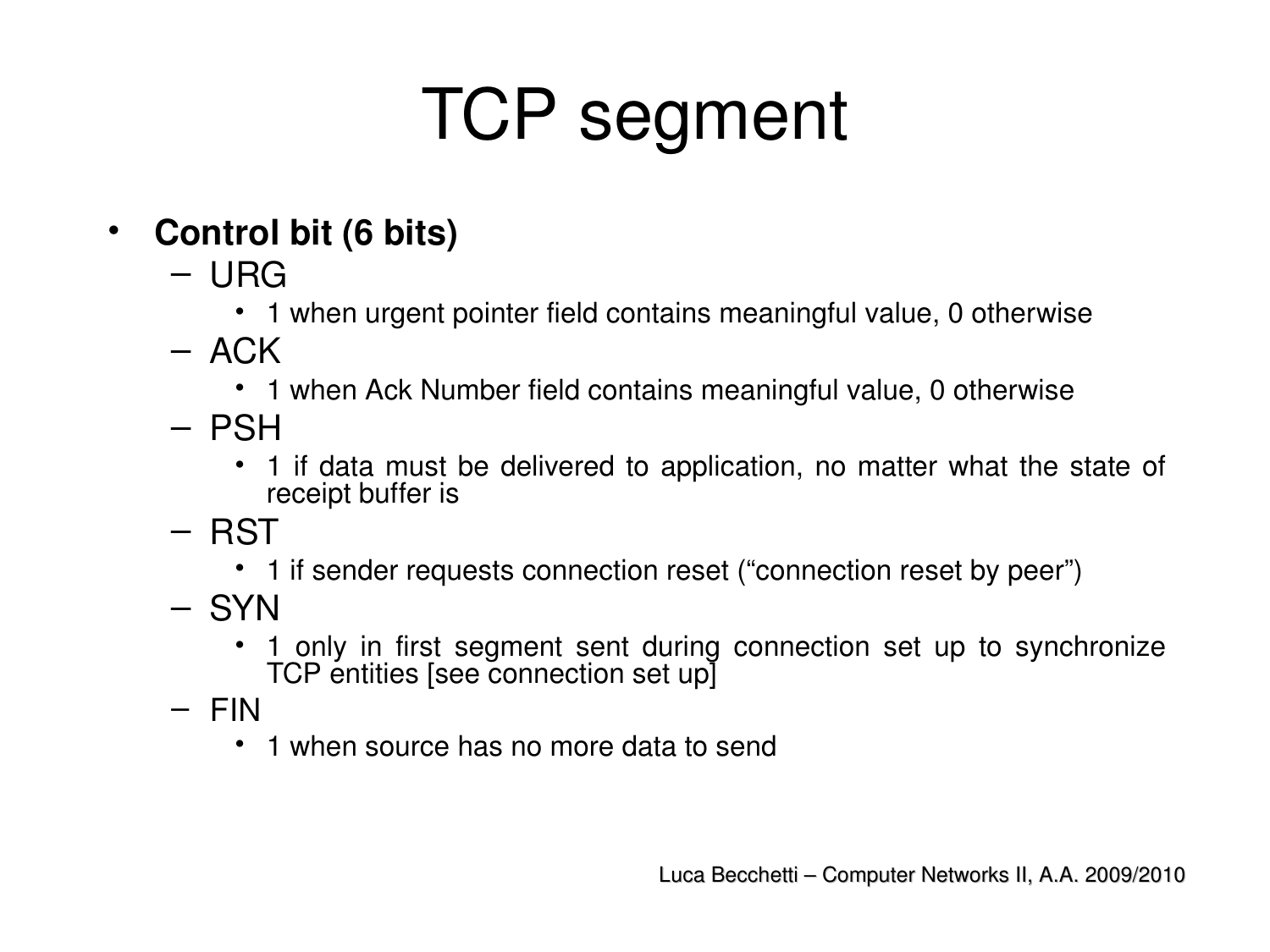#### • **Urgent Pointer (16 bits)**

- Contains sequence number of last data byte that must urgently be delivered to receiving process
- $-$  Typically control messages (out-of-band traffic)

#### • **Options (variable length)**

- Only seldom present
- examples:
	- End of Option List, No-operation, Maximum Segment Size (MSS)

#### • **Padding (variable length)**

– Used ensure that overall header length is multiple of 32 bits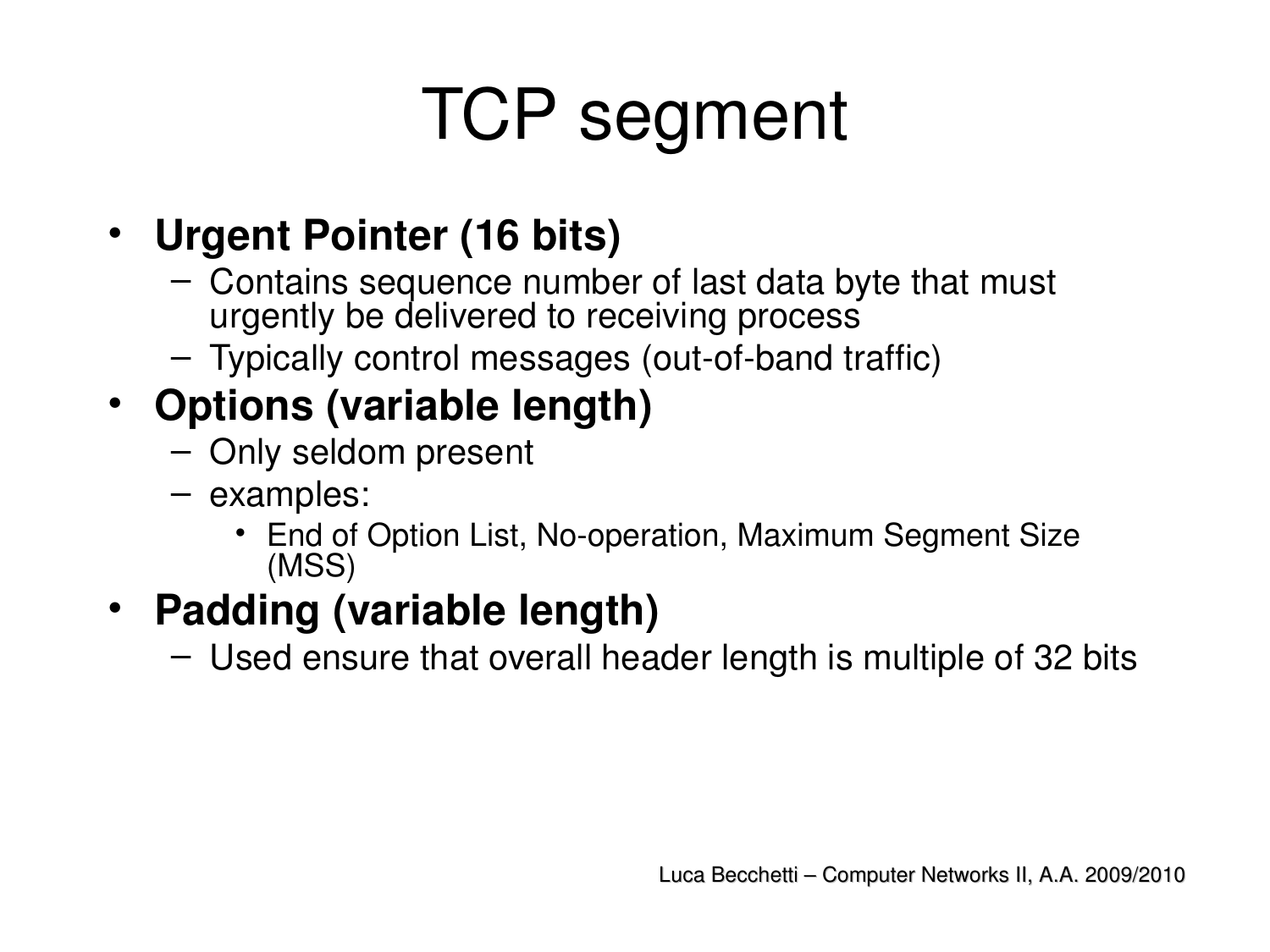#### TCP addressing

- Port number can be
	- Static (Well Known port)
		- Identifiers statically associated to well known applications
			- See examples below
		- Identifiers below 256 used
	- Dynamic (Ephemeral)
		- Identifiers dynamically assigned by operating system at connection set up
		- Values strictly larger than 1023 used

| Numero | Applicazione                         | Numero | Applicazione                     |
|--------|--------------------------------------|--------|----------------------------------|
|        | Echo                                 | 37     | Time                             |
|        | FTP (File Transfer Protocol)         | 53     | Domain Name Server               |
| 23     | TELNET                               | 103    | X400 Mail Service                |
| 25     | SMTP (Simple Mail Transport Protocol | 119    | NNTP (USENET New Transfer Prot.) |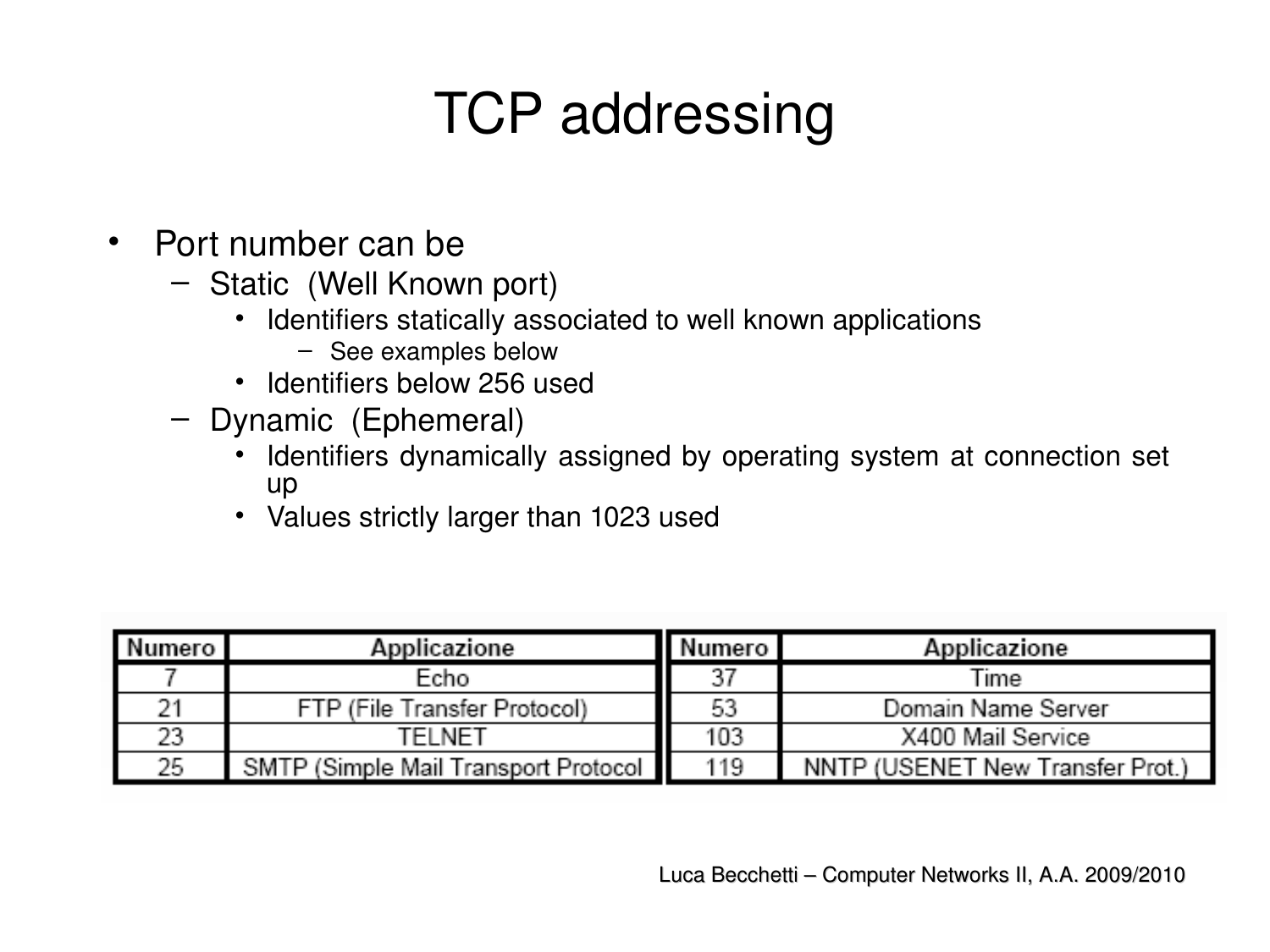#### Reliable transfer

- All packets sent reach destination in order
- Underlying network typically unreliable (e.g., IP)
- Tools
	- Sequence numbers / Acks
	- Connection
	- Timers
	- Retransmissions
	- Maximum Segment Lifetime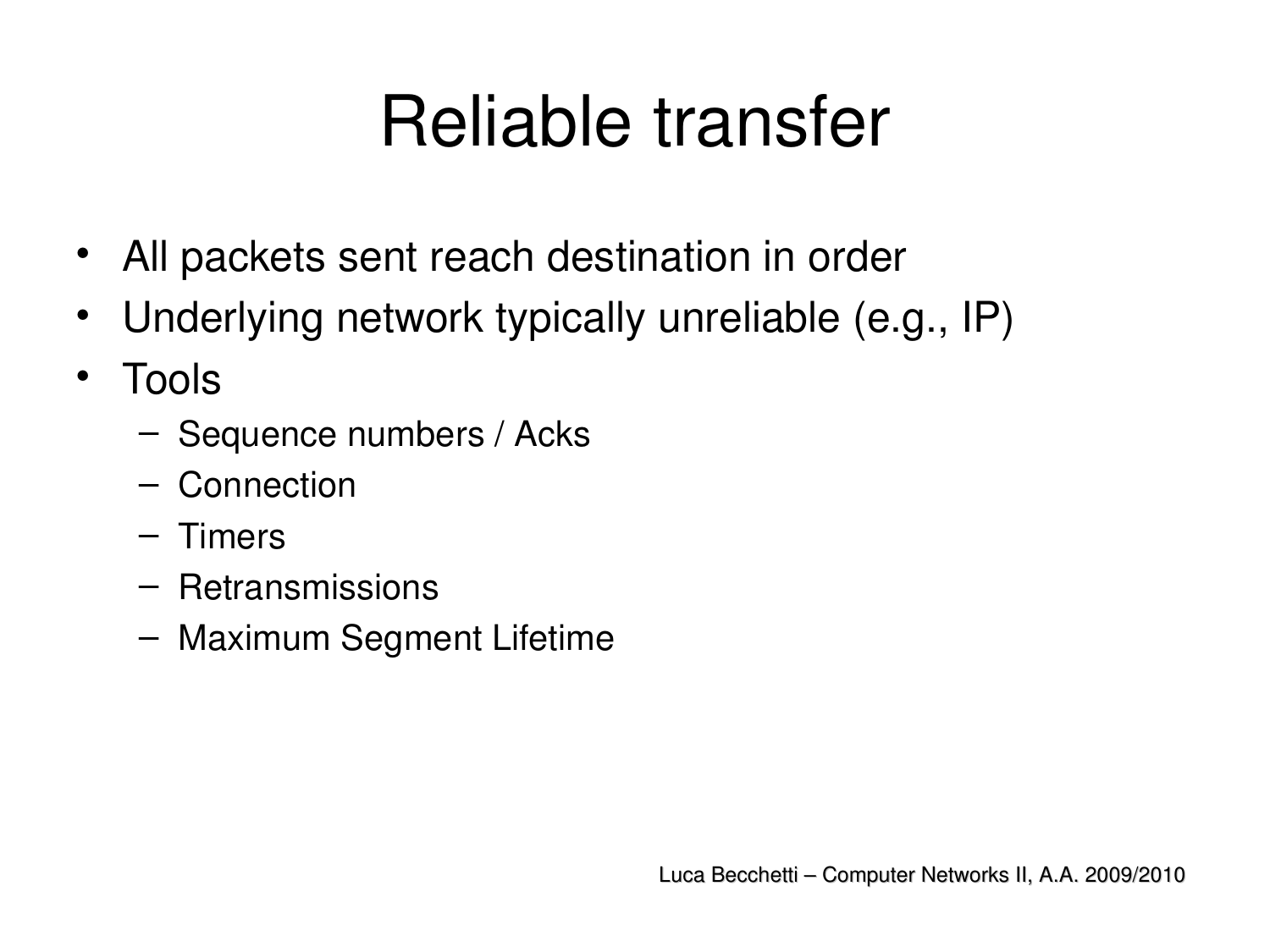#### Sequence numbers/cont.

- 2354 bytes File to transmit
- Maximum Segment Size 500
- Initial sequence number: 181



5 segments with sequence numbers 181, 681, 1181, 1681 and 2181 respectively are sent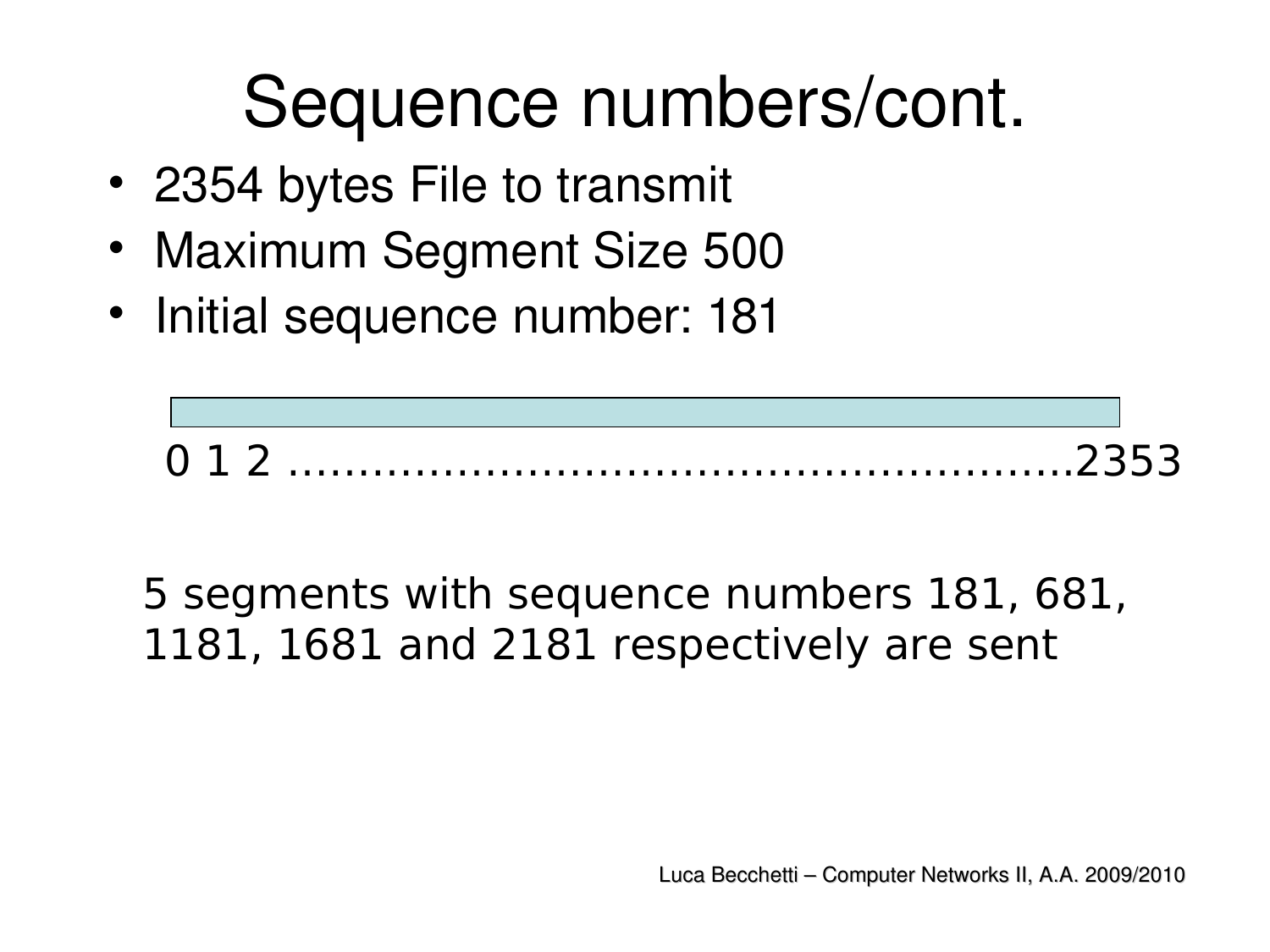### Seq. # and ACKs in TCP

#### Seq. number:

– Order number of first *data* byte in segment's payload

#### ACK:

- Seq # of next *data* byte expected by sender
- Cumulative ACKs
- $Q$ : how to handle out-oforder segments
- A.: not specified by TCP, implementation dependent

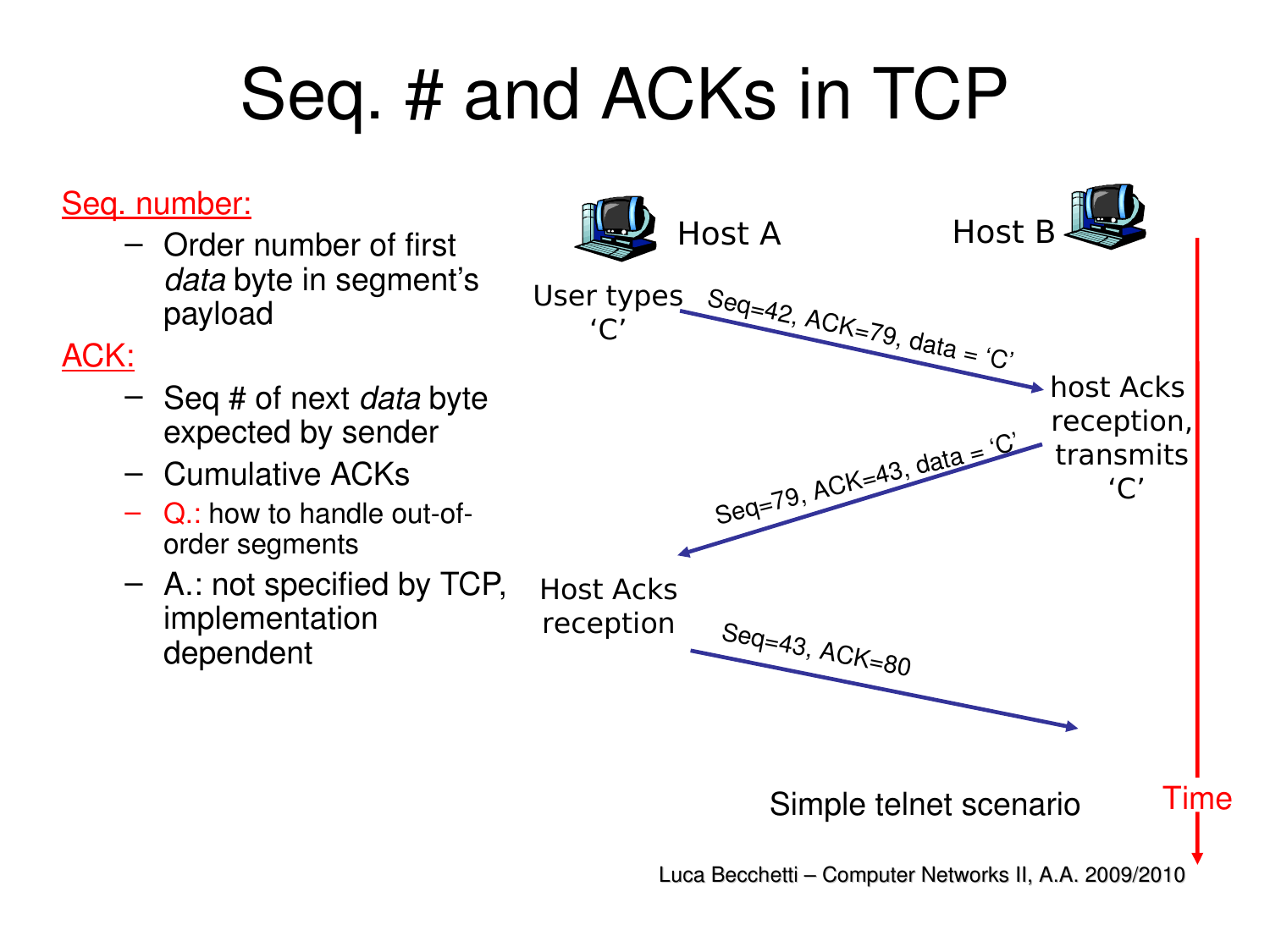## TCP connection

- $\cdot$  Each connection identified by 4-tuple:
	- **(SrcPort, SrcIPAddr, DstPort, DstIPAddr)**
- Sliding window + flow control

– **acknowledgment, SequenceNum, AdvertisedWindow**



- Order number of first *data* byte in segment's payload
- ACK:
	- # seq of next byte expected by *(this segment's)* sender
	- Cumulative ACKs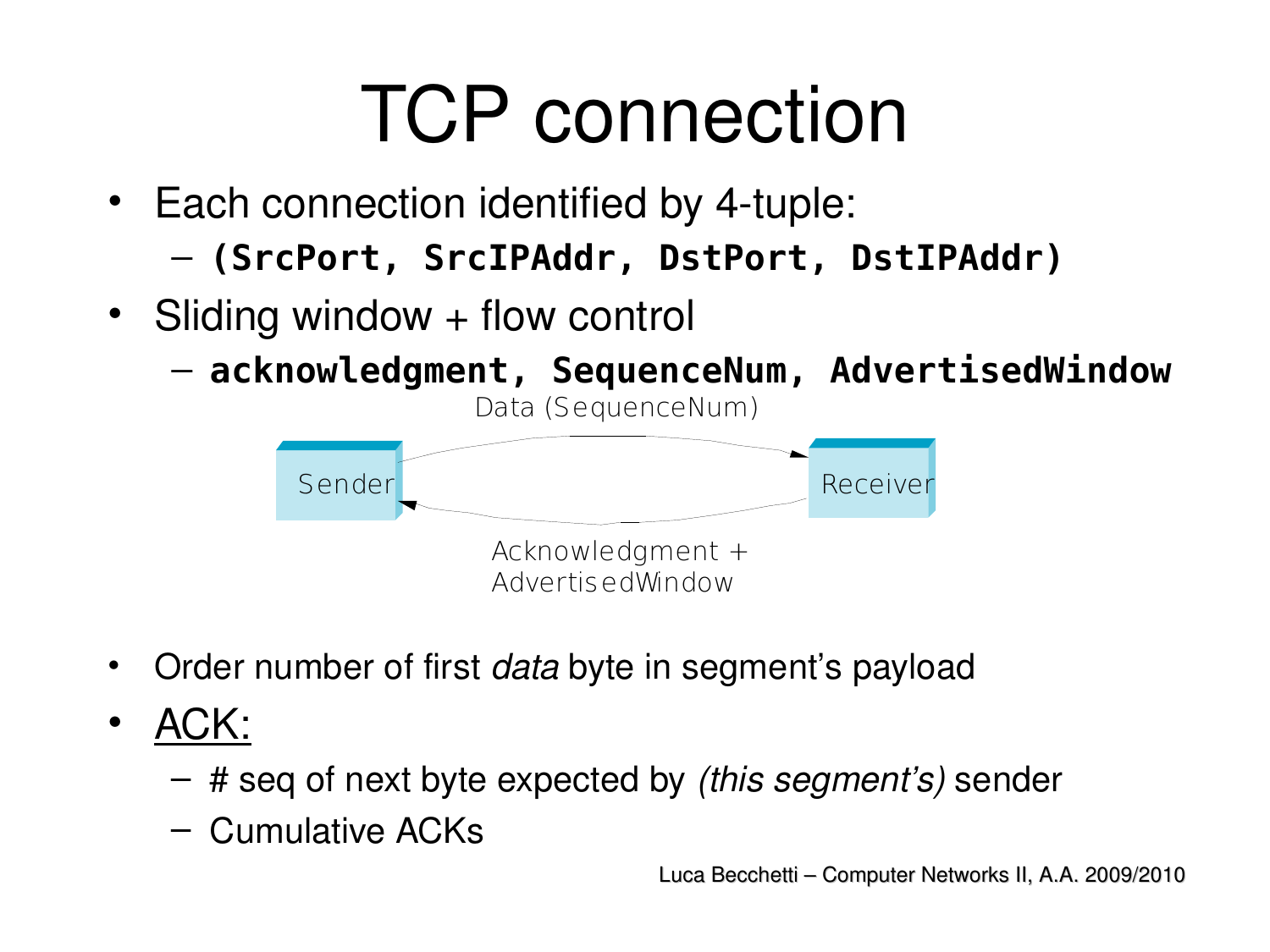## TCP connection

- Connection set-up: involved TCP entities synchronize by exchanging respective, initial sequence numbers. For any TCP entity, initial sequence number is the number starting with which all transmitted data bytes will be numbered sequentially
- Synchronization necessary to address potentially anomalous situations due to IP's unreliable transfer
	- Q.: why not **always** use **0** as initial sequence number?
- Synchronization occurs according to **"three way handshaking"** mechanism
- Each direction of the connection closed independently at connection shut down



Luca Becchetti – Computer Networks II, A.A. 2009/2010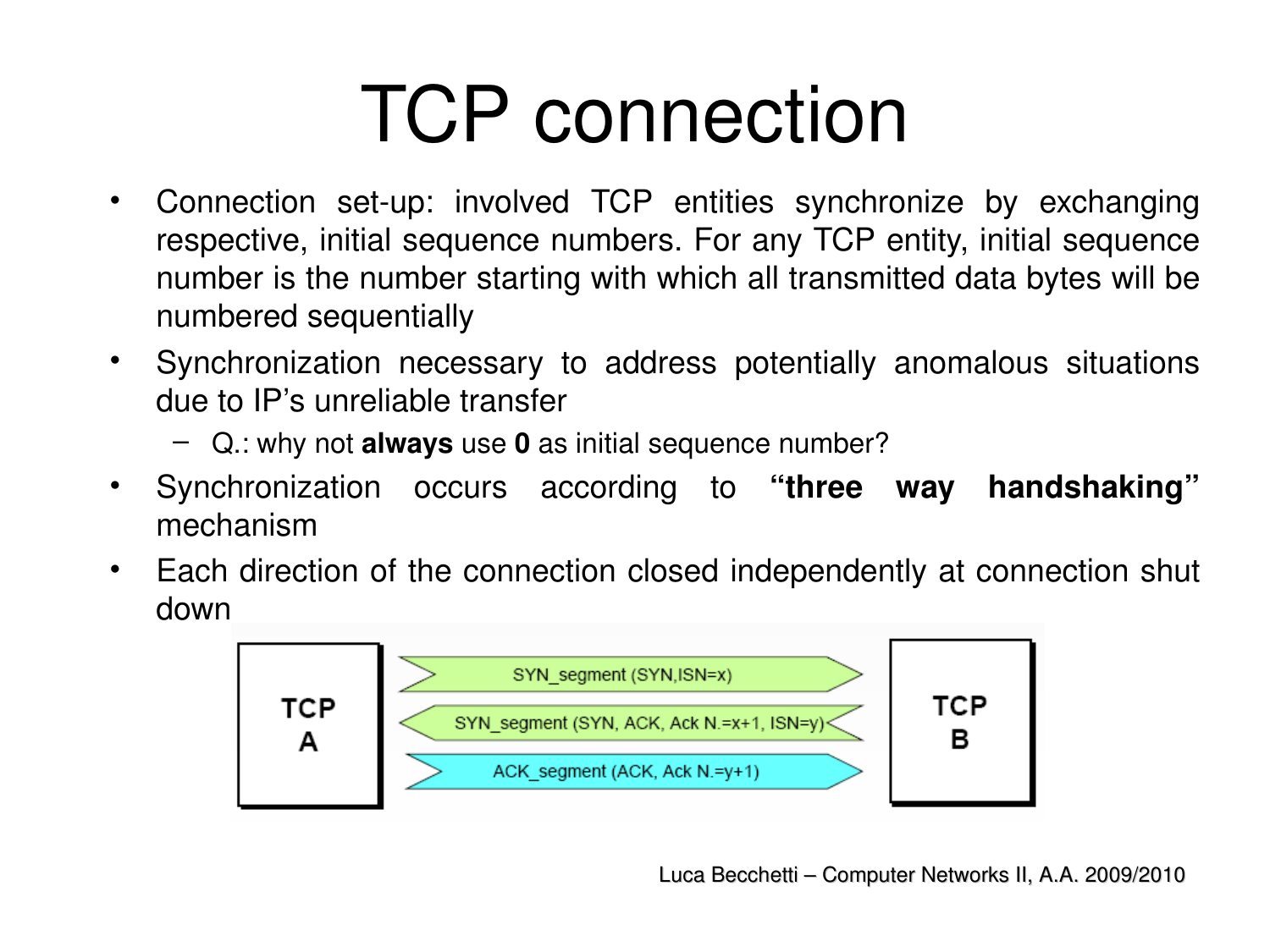# TCP connection

- A TCP connection is uniquely identified by the sockets associated to its endpoints
- One endpoint may be involved in one or more TCP connections

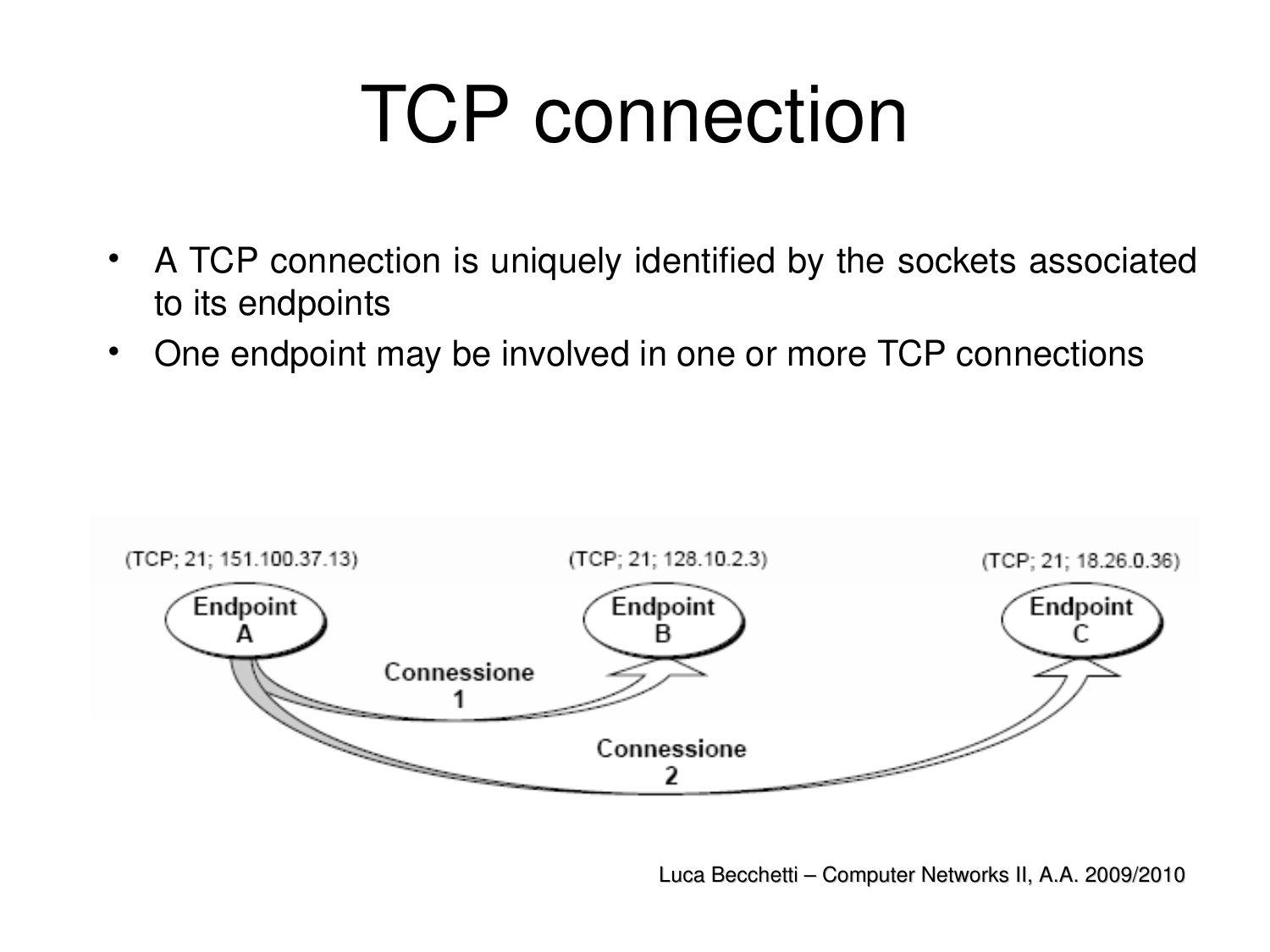## Connection set up



• Client server model

Luca Becchetti – Computer Networks II, A.A. 2009/2010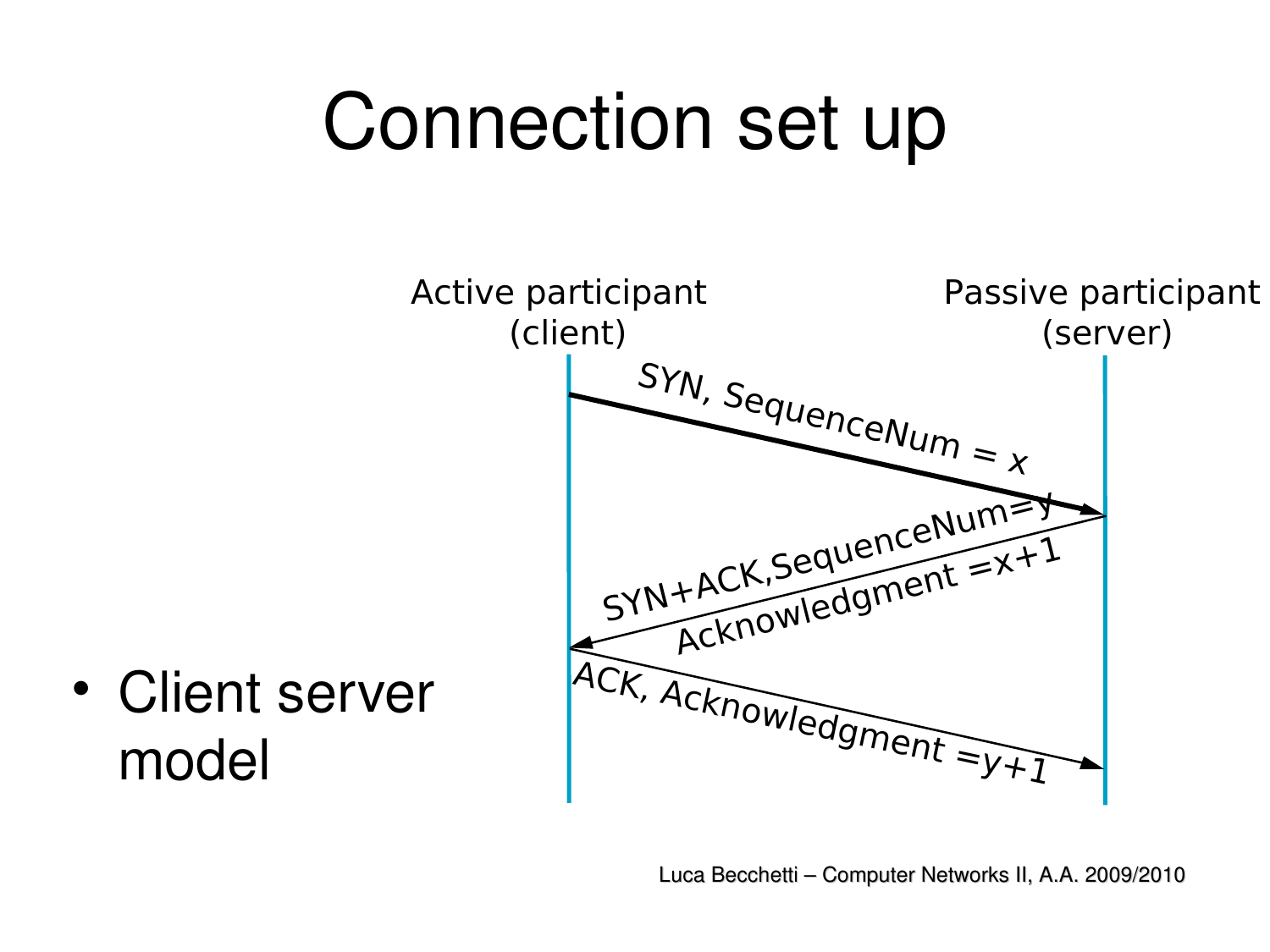State Transition Diagram



Luca Becchetti – Computer Networks II, A.A. 2009/2010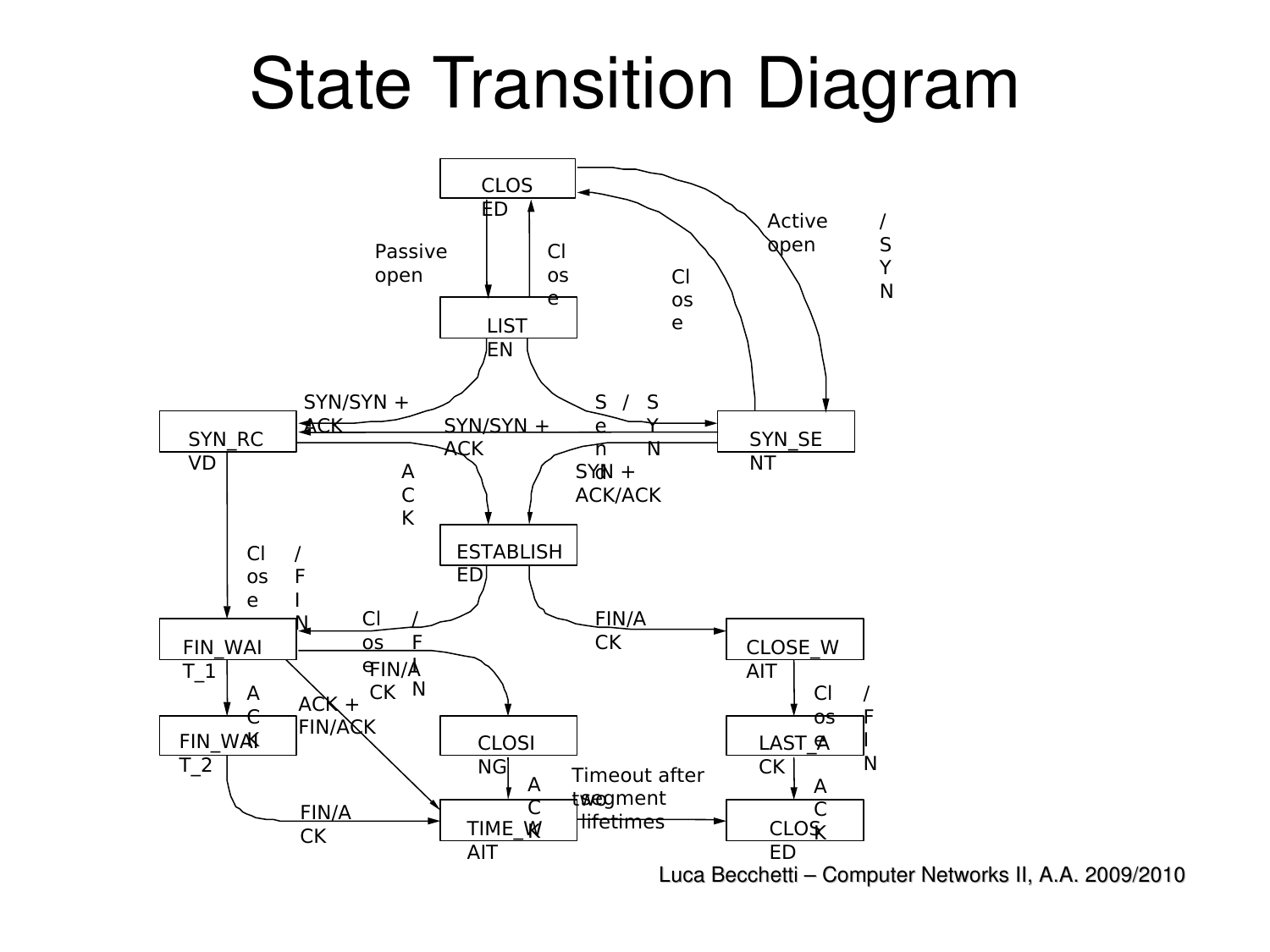#### Connection close down (e.g., client starts)

- **Step 1: client transmits** TCP FIN control segment to server
- **Step 2: server receives** FIN, replies with ACK. Shuts down connection, also sends FIN.
- Step 3: client receives FIN, replies with ACK.
	- Enters "time wait" state, ACKs received FIN segments
- step 4: server gets ACK. Connection closed

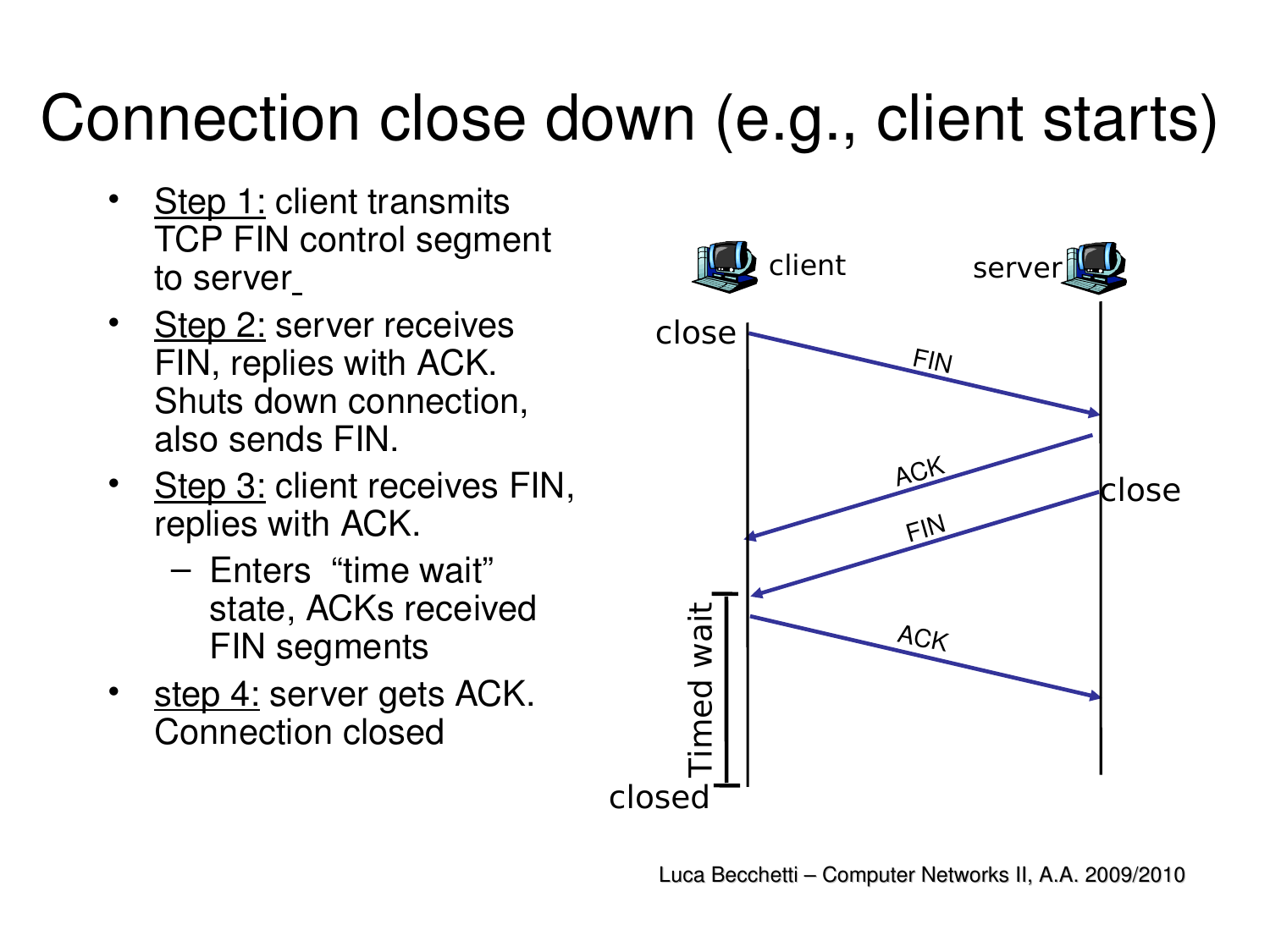#### **Error recovery**

- TCP only uses positive ACKs
- Sender retransmits if ACK not received before timer expires (Timeout)
- Timeout set up crucially affects TCP's performance
	- If timeout value too low: segments delayed by congestion can be considered lost and retransmitted > efficiency loss (bandwidth waste)
	- $-$  If timeout too large: reaction to true segment loss too slow  $\rightarrow$ efficiency loss (delays in data transfer)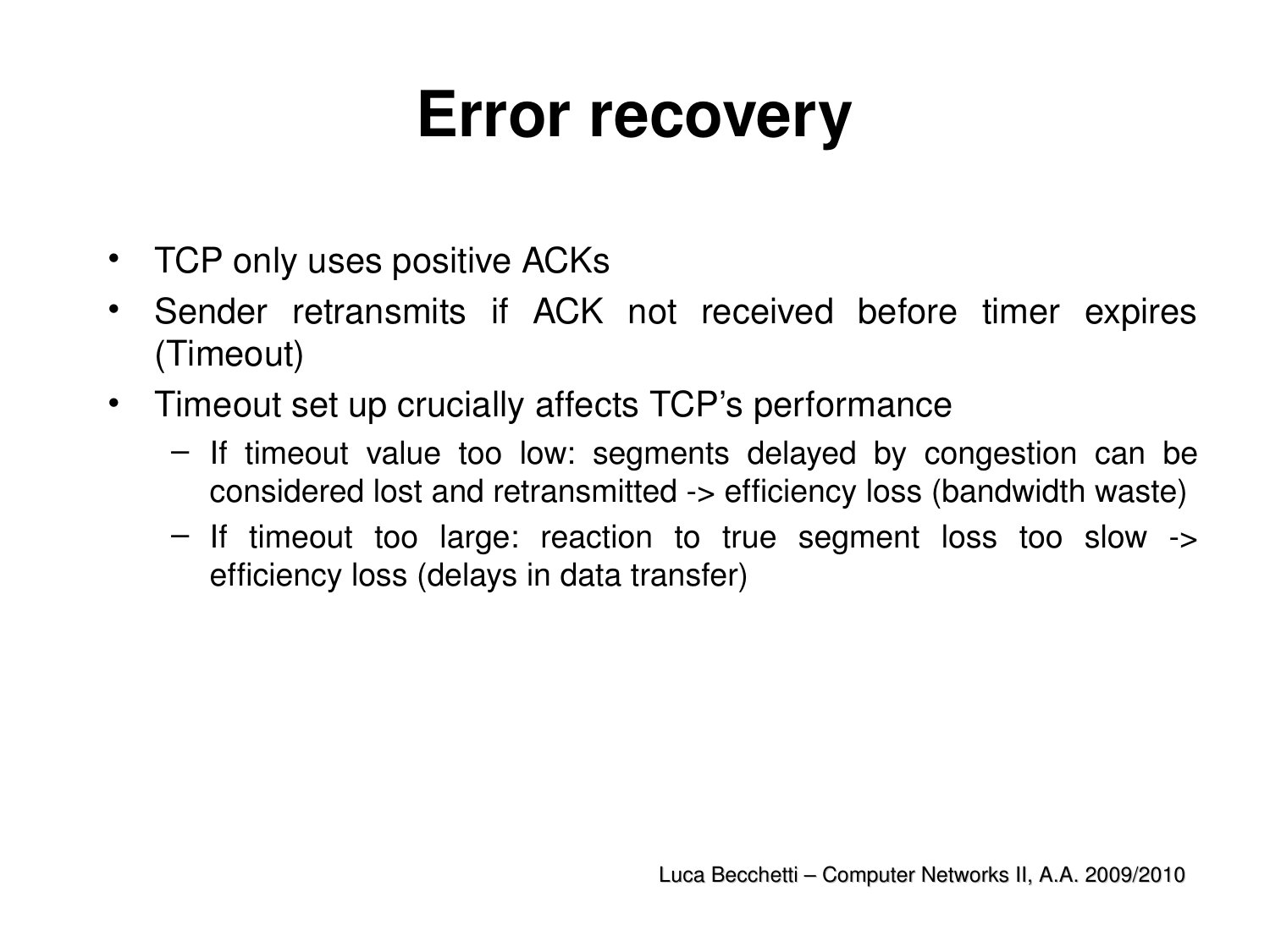# **Error recovery**

- **Retransmission TimeOut (RTO)** dynamically and adaptively updated
- TCP maintains dynamic estimation of Round Trip Time (RTT)
	- RTT = latency between segment transmission and corresponding ACK receipt
- RTO is larger than average estimated RTT
- RTT estimation affected by following error sources:
	- ACK transmission may not immediately follow segment receipt
	- On a retransmission, impossible to decide whether ACK refers to original transmission or retransmission
	- Congestion in the network may change dramatically over time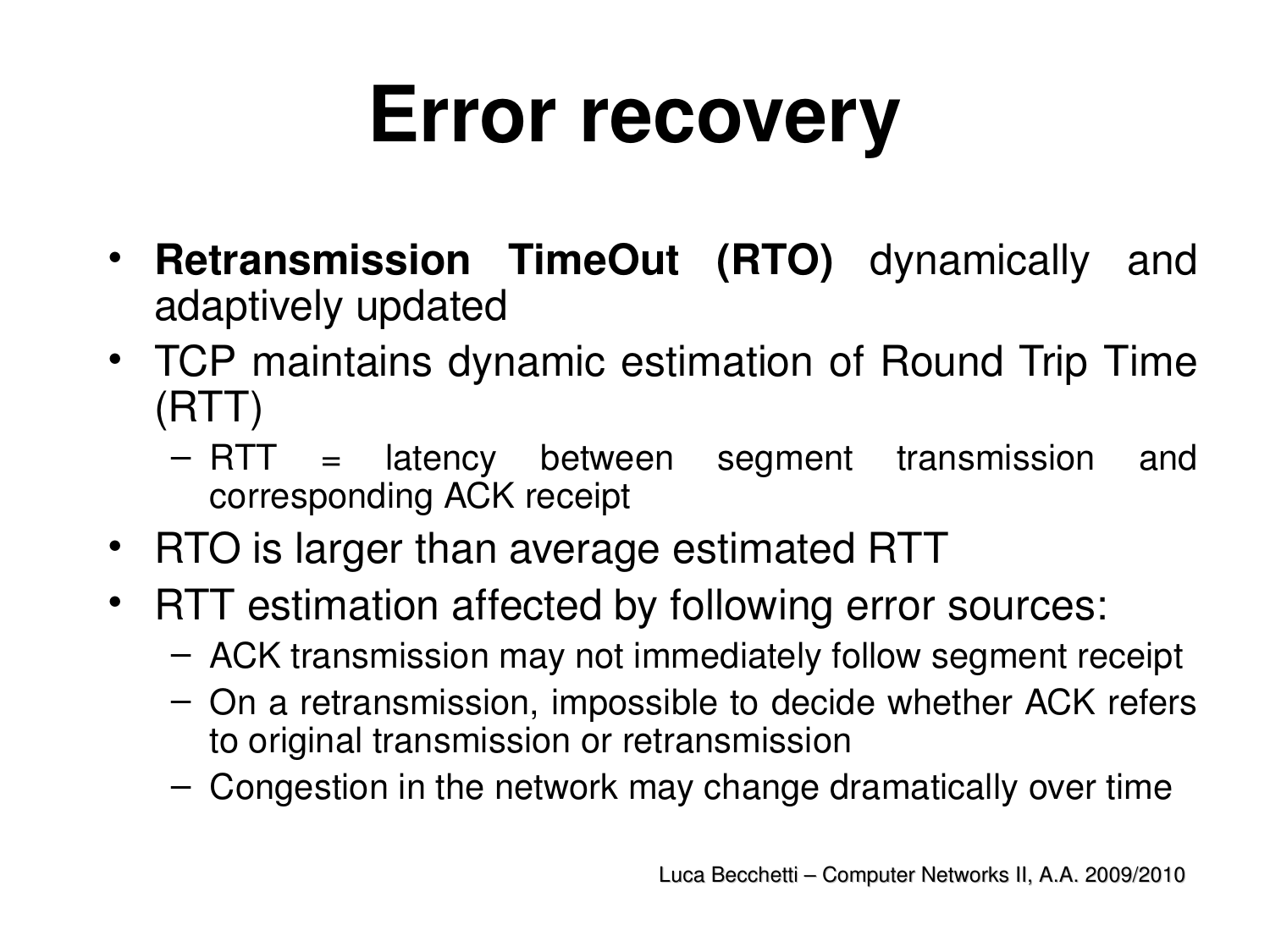## Adaptive Retransmission (Original Algorithm)

- Measure **SampleRTT** for each segment / ACK pair
- Compute weighted average of RTT

 $-$  **EstRTT** =  $\alpha$  x **EstRTT** + (1– $\alpha$ ) x **SampleRTT** 

- $-\alpha$  between 0.8 and 0.9
- Exponential Weighted Moving Average -> why?
- Set timeout based on **EstRTT**

– **TimeOut = 2** x **EstRTT**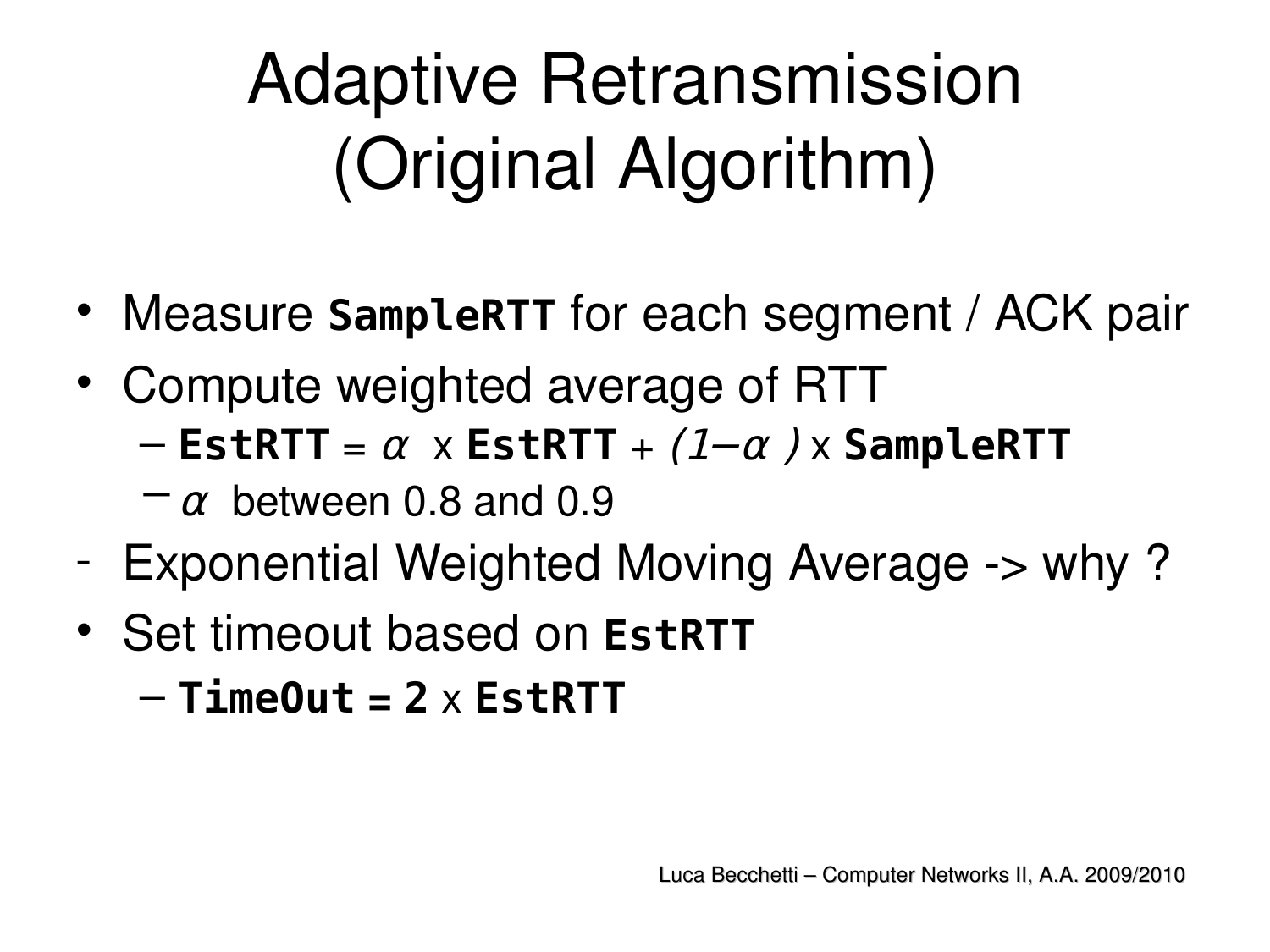# Karn/Partridge Algorithm



- Do not sample RTT when retransmitting
- Double timeout after each retransmission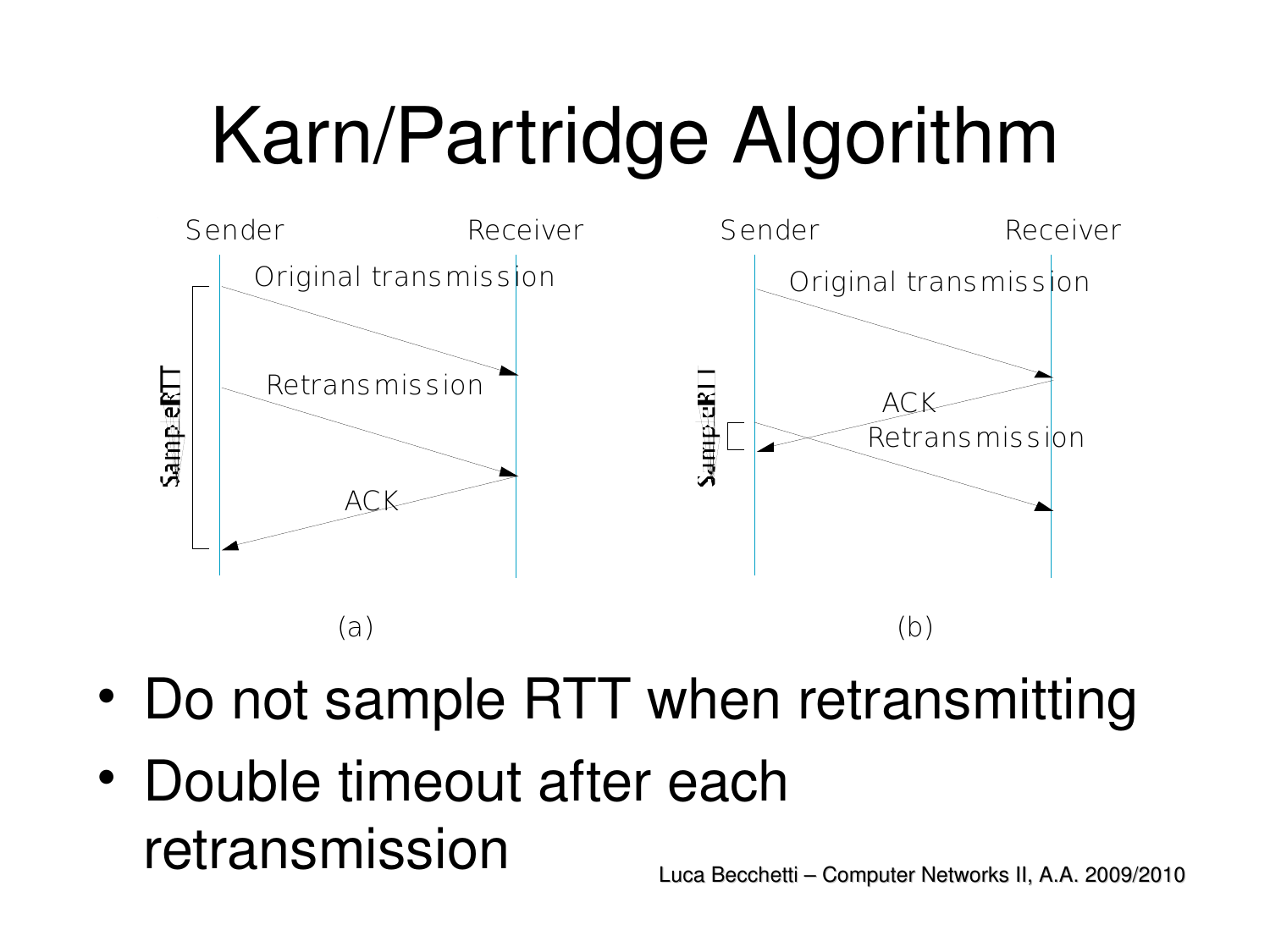### Jacobson/ Karels Algorithm

- New Calculations for average RTT
- **Diff** = **SampleRTT EstRTT**
- $\cdot$  **EstRTT = EstRTT + (** $\delta$   $\times$  Diff) – **Decreases if Diff < 0**
- **Dev = Dev +** δ **(|Diff| Dev)**

 $-$  where  $\delta$  is a factor between 0 and 1

- Consider variance when setting timeout value
- **TimeOut** =  $\mu$  x **EstRTT** +  $\phi$  x **Dev** 
	- where  $\mu$  = 1 and  $\phi$  = 4
- Notes
	- algorithm only as good as granularity of clock (500ms on Unix)
	- accurate timeout mechanism important to congestion control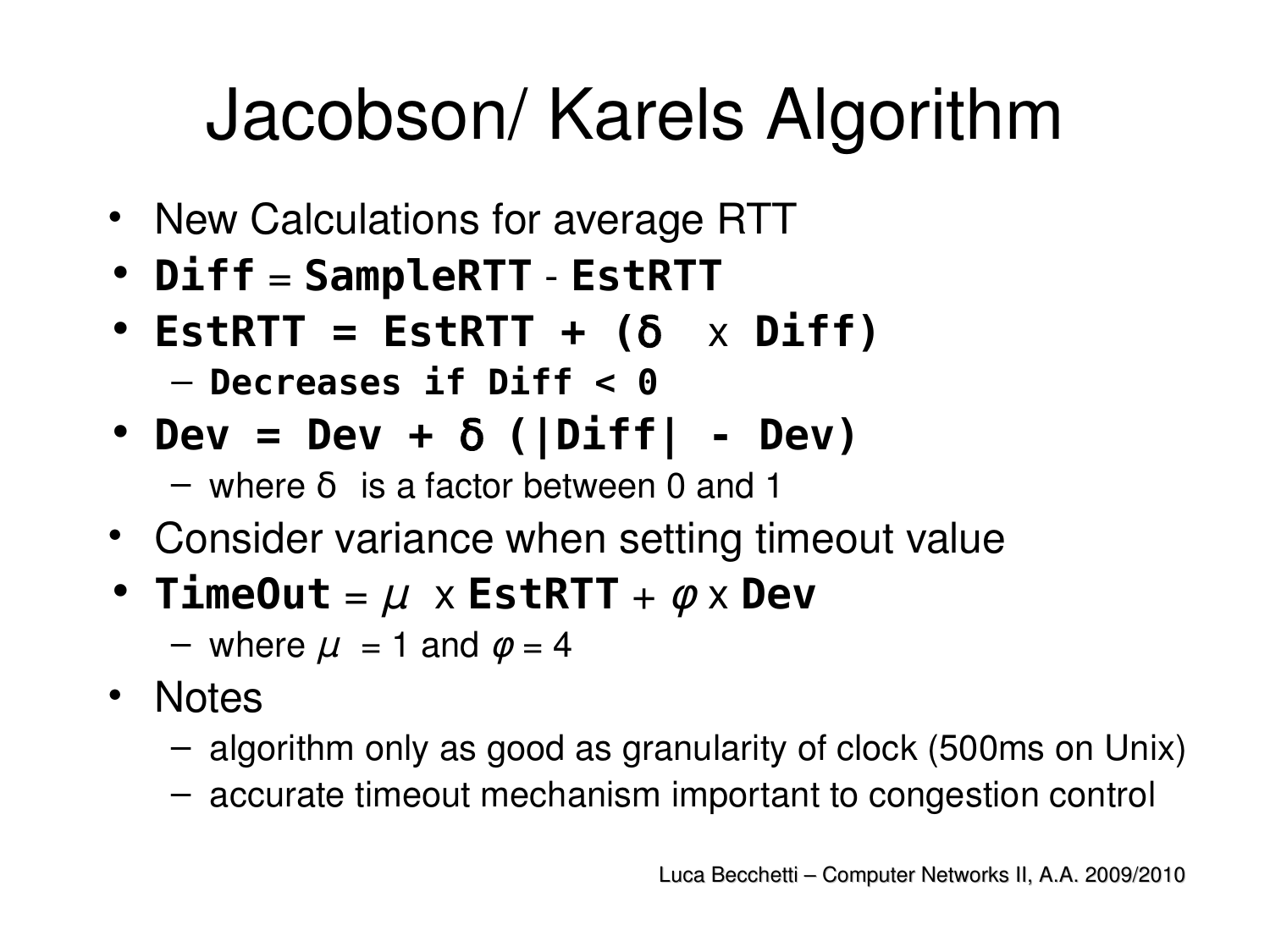#### RTO calculation example



Luca Becchetti – Computer Networks II, A.A. 2009/2010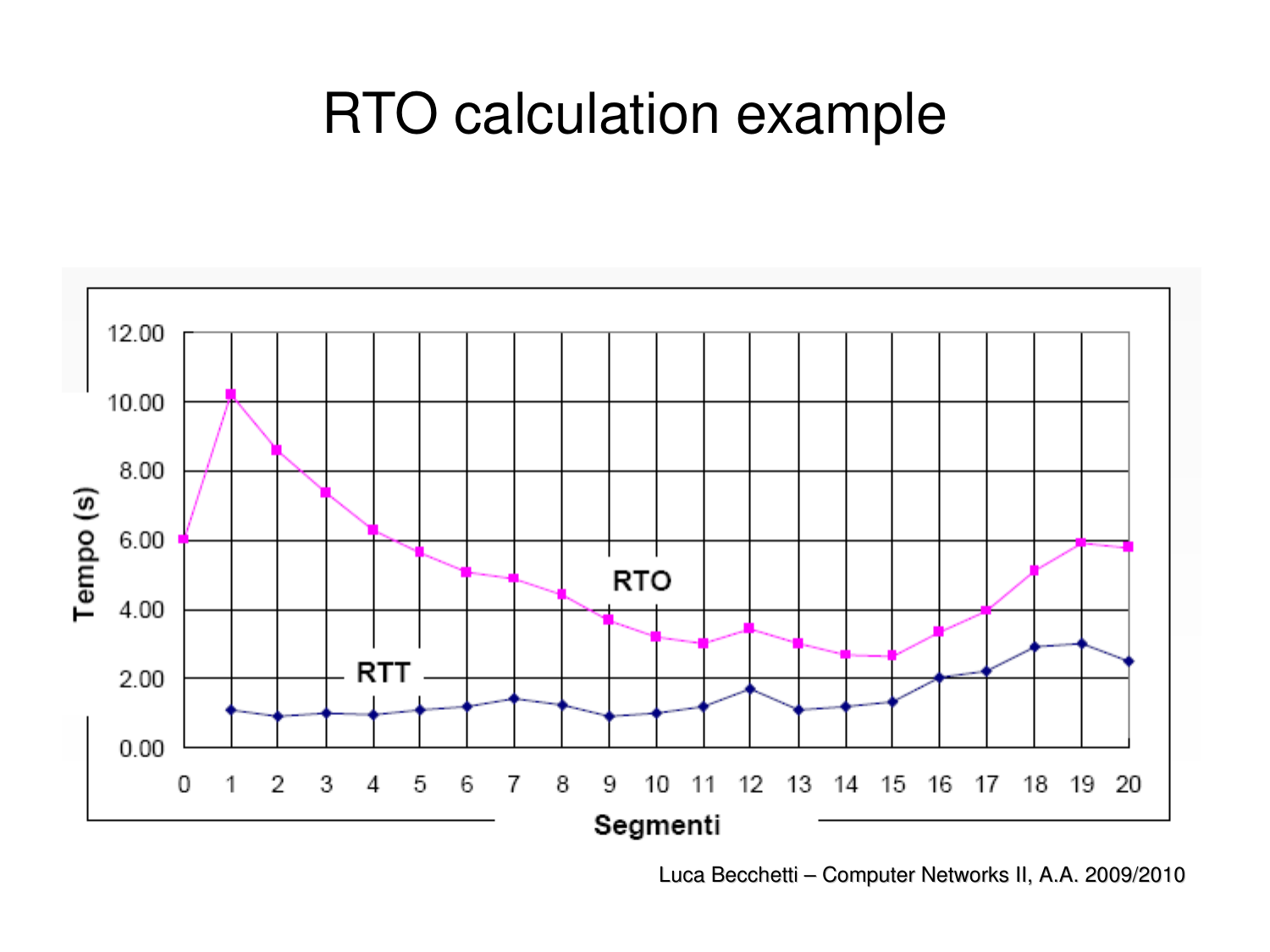#### **Flow control**

- Constrain data transmission rate of sender
	- Necessary in Internet, due to presence of hosts with greatly varying capabilities
- TCP uses window-based flow control
	- Variable width sliding window
	- credit allocation scheme
- Basic data unit in flow control: byte
- Data bytes numbered progressively starting with initial sequence number chosen during 3-way handshaking
- Receipt of an acknowledgment (ACK Number=X and Window=W) means:
	- $-$  All bytes up to  $(X-1)$ -th are acknowledged
	- Transmitter may further transmit W bytes, i.e., all those with numbers between  $X$  and  $X+W-1$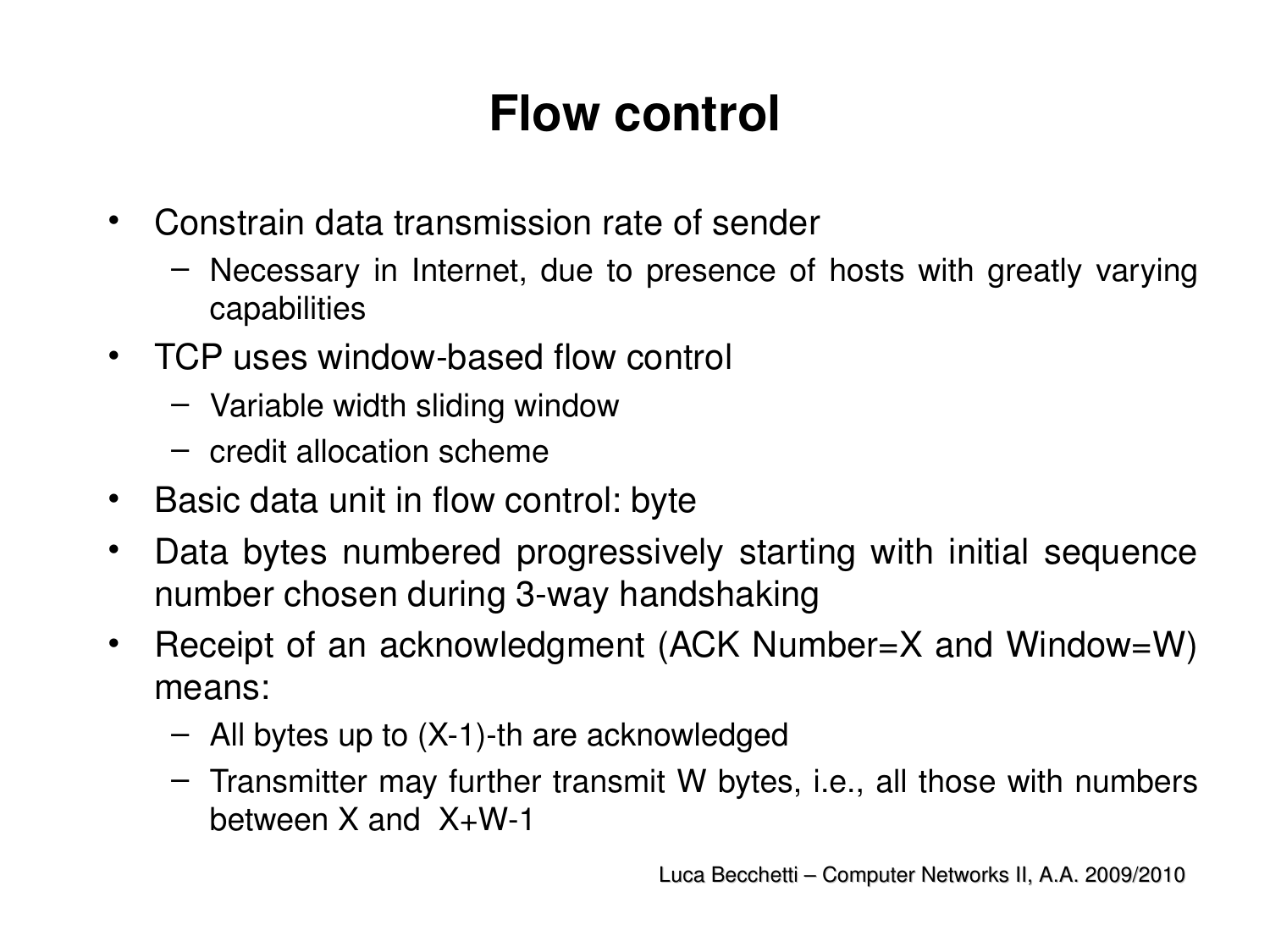# Sliding Window Revisited



- Sending side
	- **LastByteAcked < = LastByteSent**
	- **LastByteSent < = LastByteWritten**
	- buffer bytes between **LastByteAcked** and **LastByteWritten**
- Receiving side
	- **LastByteRead < NextByteExpected**
	- **NextByteExpected < = LastByteRcvd +1**
	- buffer bytes between **LastByteRead** and **LastByteRcvd**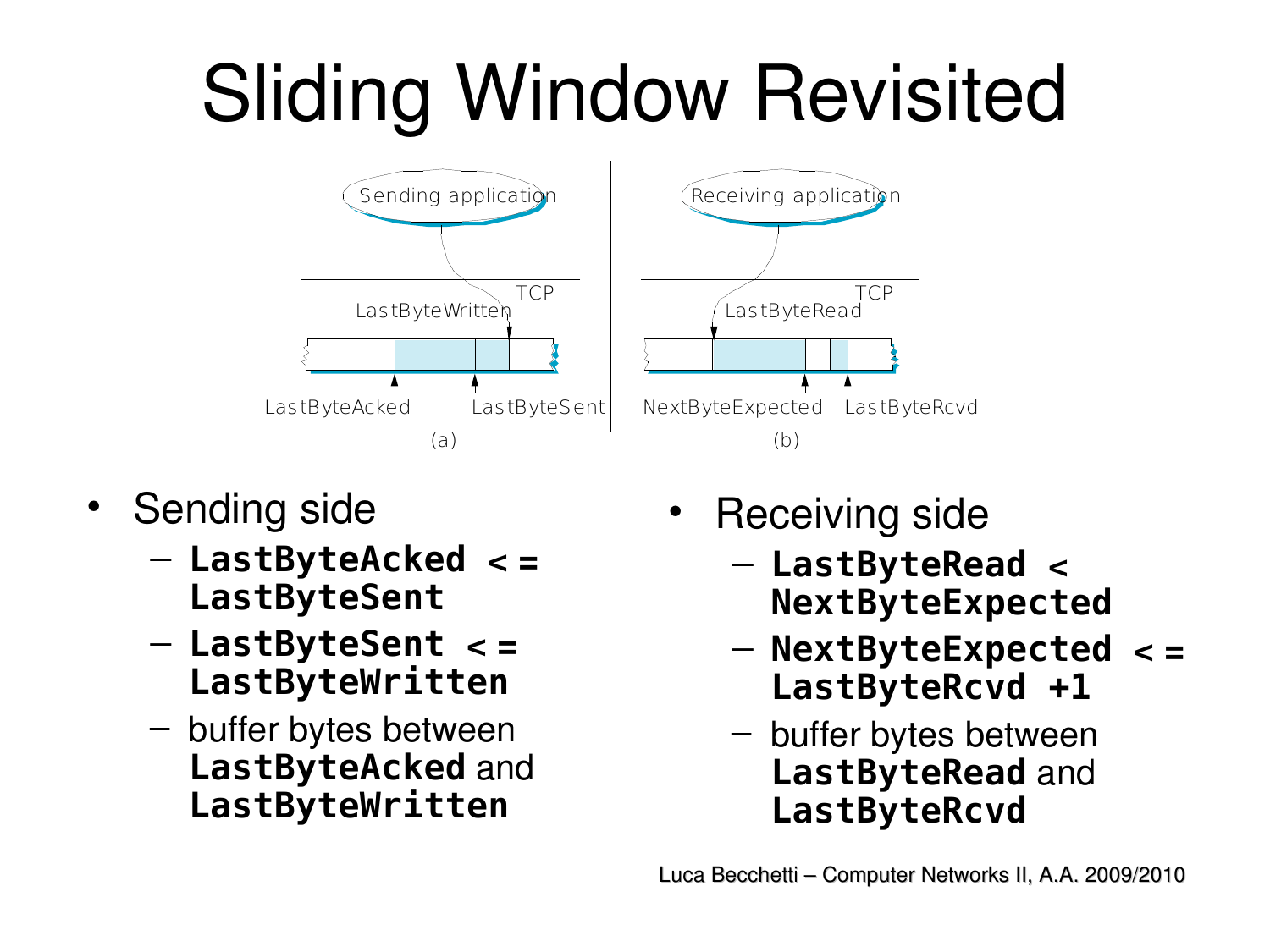## Flow Control

- Send buffer size: **MaxSendBuffer**
- Receive buffer size: **MaxRcvBuffer**
- Receiving side
	- **LastByteRcvd LastByteRead** < = **MaxRcvBuffer**
	- **AdvertisedWindow** = **MaxRcvBuffer** ((**NextByteExpected** 
		- **1) LastByteRead**)
- Sending side
	- **LastByteSent LastByteAcked** < = **AdvertisedWindow**
	- **EffectiveWindow** = **AdvertisedWindow** (**LastByteSent LastByteAcked**)
	- **LastByteWritten LastByteAcked** < = **MaxSendBuffer**
	- block sender if (**LastByteWritten LastByteAcked**) + *y* > **MaxSenderBuffer**
- Always send ACK in response to arriving data segment
- Persist when **AdvertisedWindow = 0**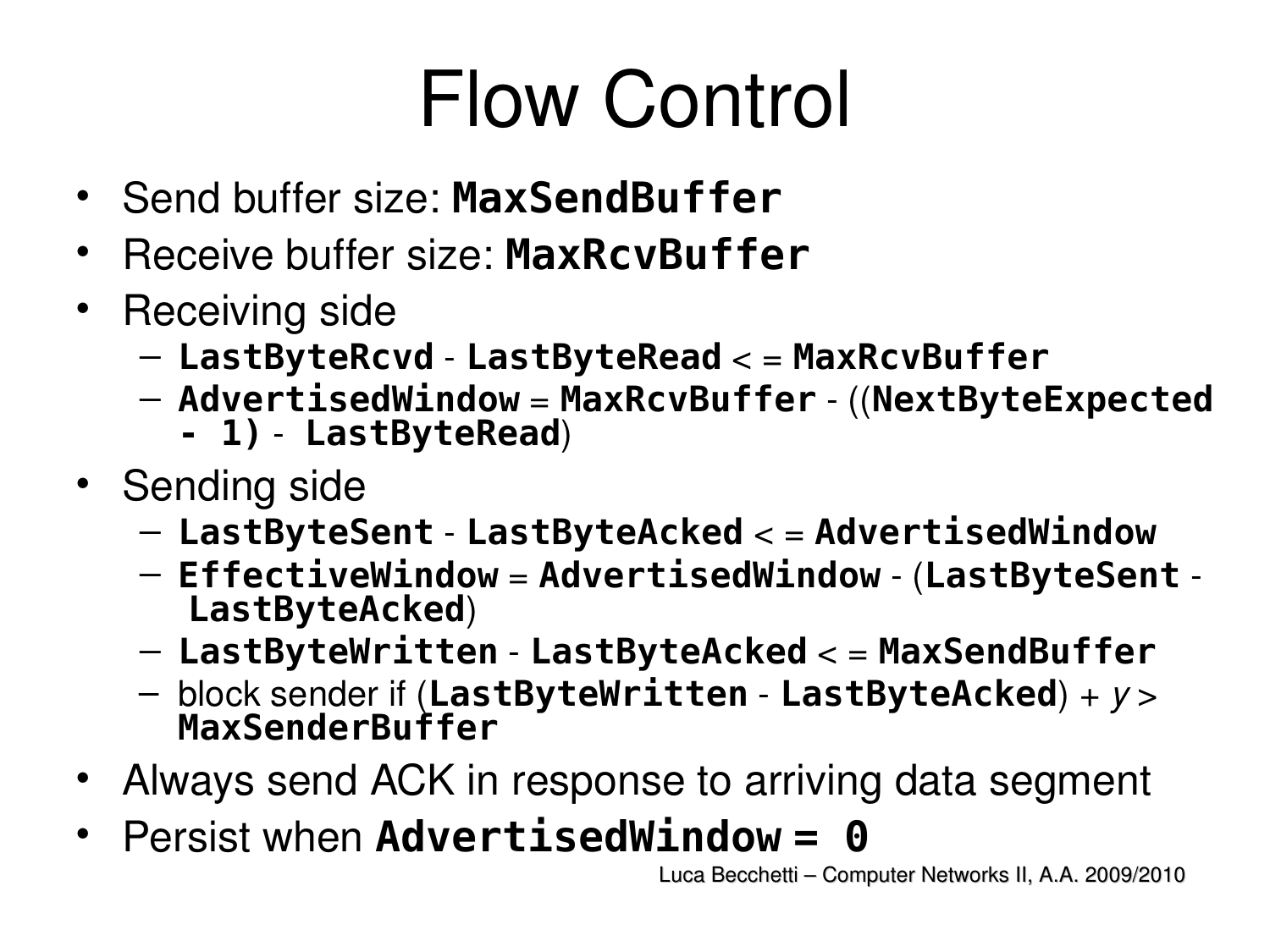#### **Congestion control**

- Alleviate conditions of network overload by reducing offerred traffic [indirect, cooperative approach]
- Difficulties:
- IP provides no mechanisms for congestion detection/control
- TCP is end-to-end protocol
	- Congestion often occurs at intermediate routers
	- TCP may detect/control congestion only indirectly
- No network assistance in congestion control
	- Network does not cooperate with hosts for congestion control
- TCP entities possess only approximateknowledge of network state
	- network delays
- TCP entities compete on available network resources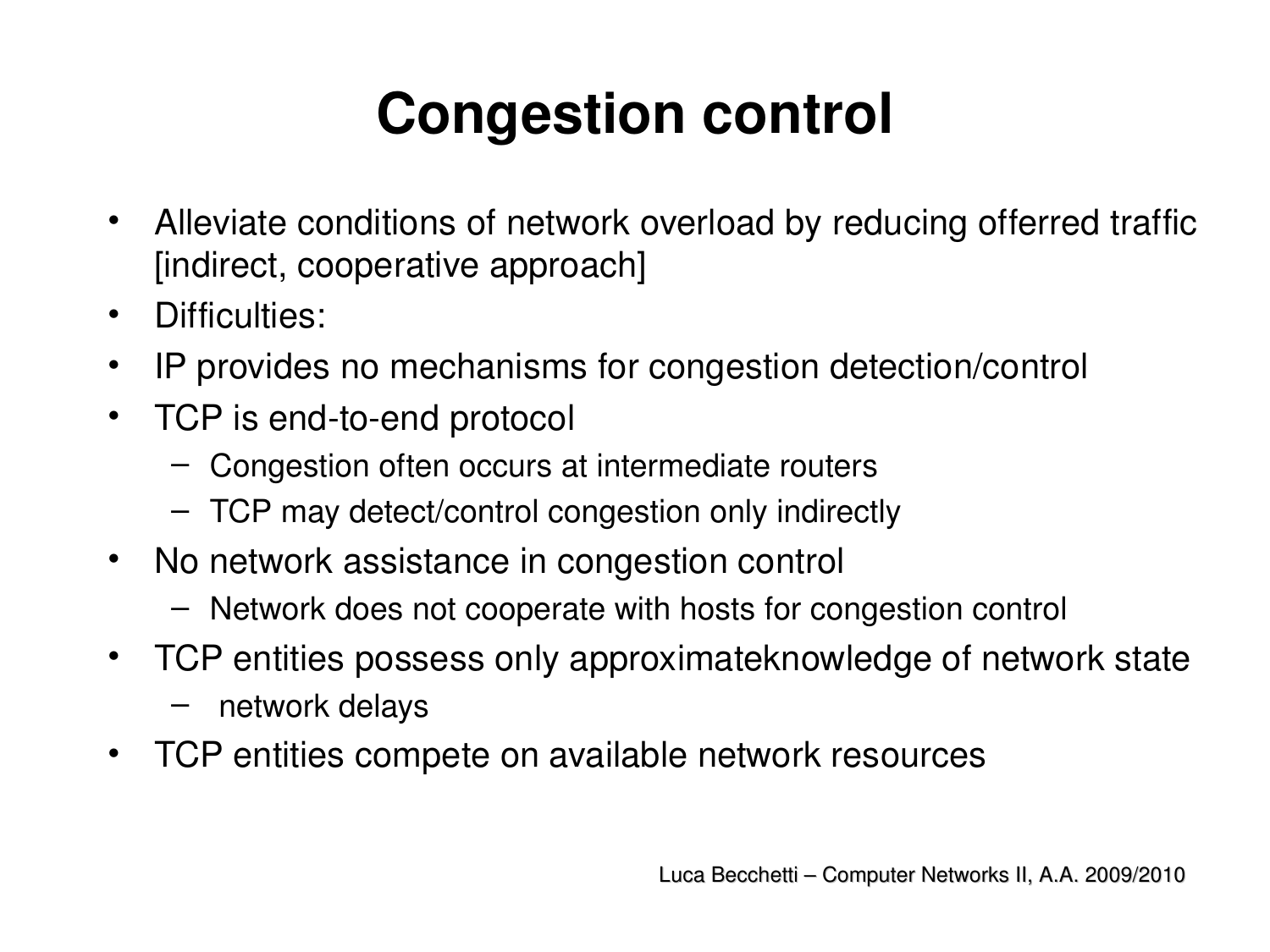# **Congestion control/cont.**

- When congestion occurs, window-based flow control indirectly protects network (besides receiver)
	- If network congested -> less ACKs received -> Less segments transmitted
	- Adaptive timeout estimation reduces the frequency of retransmissions under congestion, which would otherwise further worsen it
- TCP's end-to-end flow control adapts transmission rate to available byte rate at bottleneck (self-clocking property)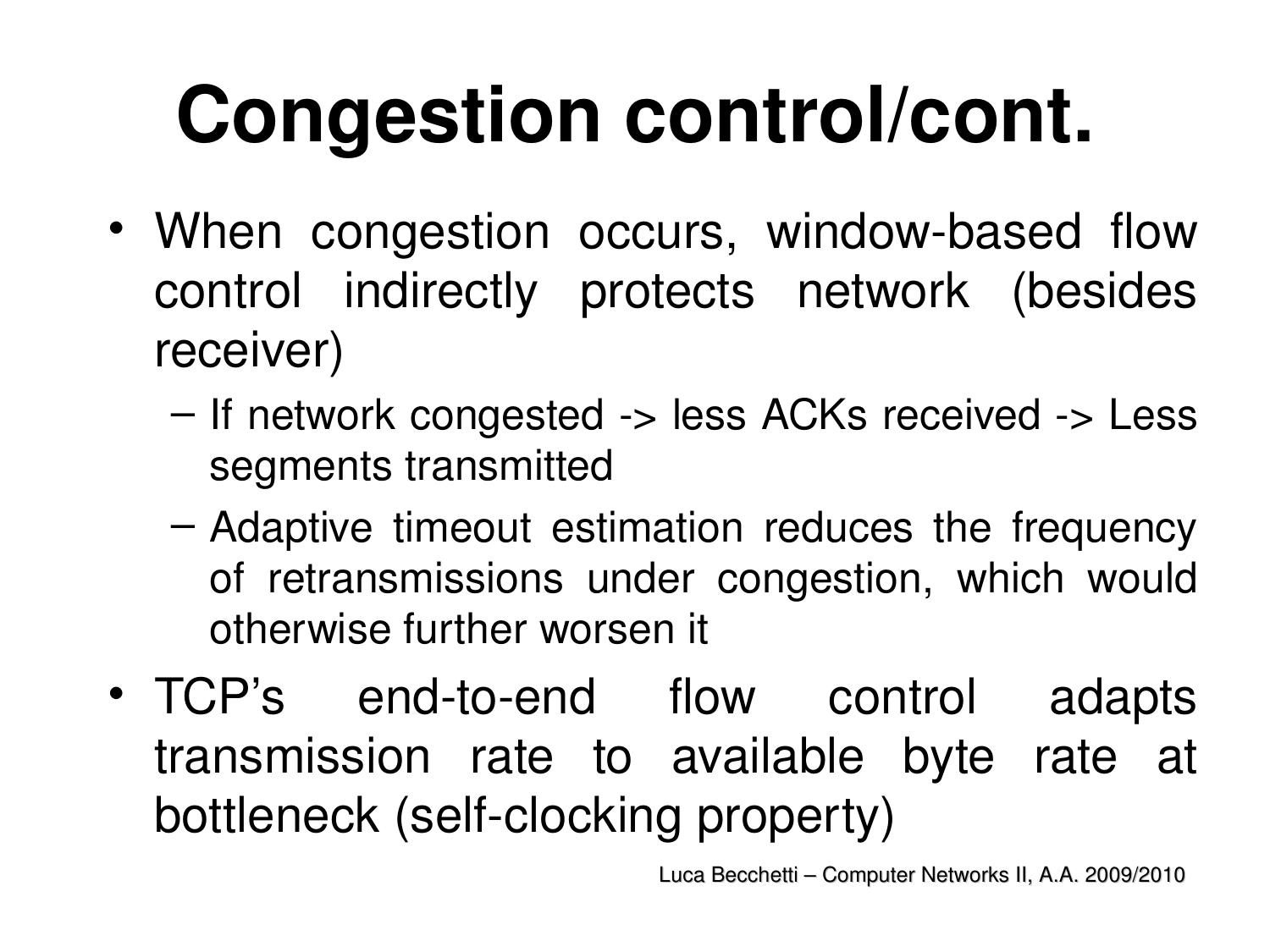# **Congestion control/cont.**

- Network bottlenecks
	- *logical*, due to one or more congested routers
	- *physical*, due to unsufficient available bandwidth in one or more physical connections (e.g., obsolete, low bandwidth cable)
	- *Receiver dependent*, caused by a receiver of low computational/memory capabilities
- TCP congestion control
	- Cannot determine causes of bottleneck
	- Cannot decide better answer to congestion
- TCP uses RTT estimation as a measure of congestion level
	- Timeout expiry is considered a congestion symptom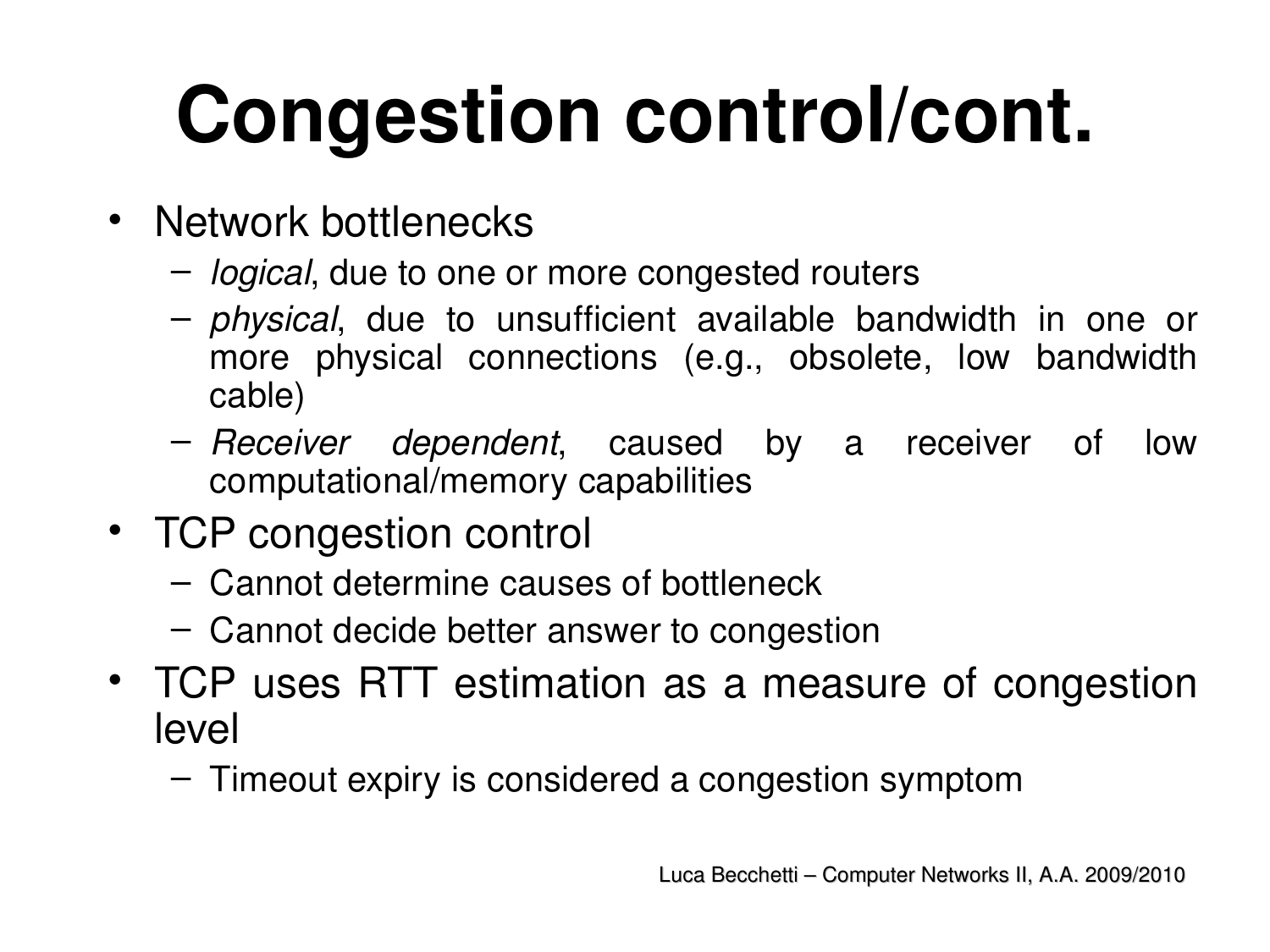#### **Congestion control**



Luca Becchetti – Computer Networks II, A.A. 2009/2010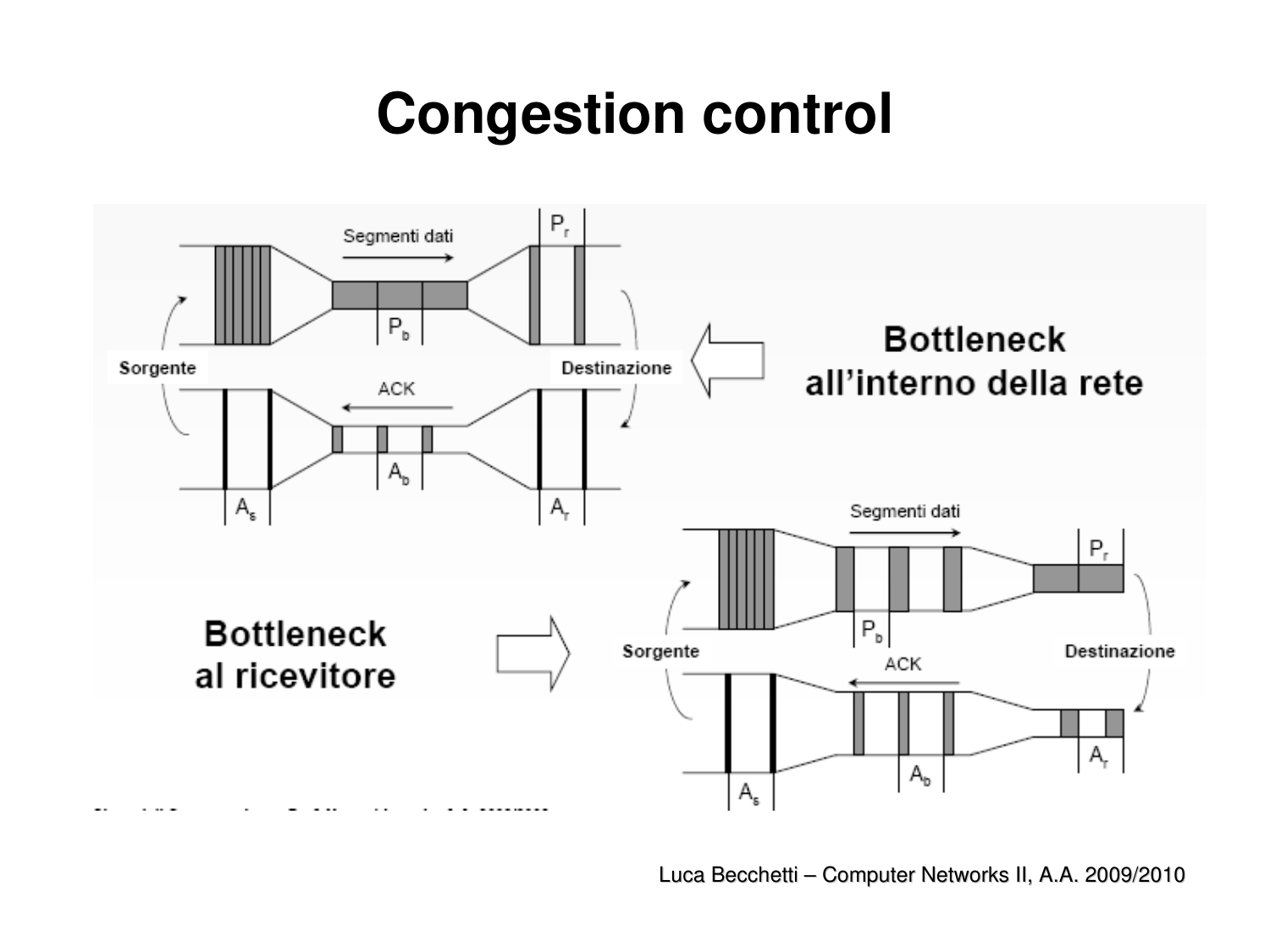# **Congestion control/cont.**

- Additional mechanisms
- different TCP implementations, all implementing (at least) slow start and congestion avoidance
	- Berkeley
	- Tahoe
	- $D_{\Omega}$

|        | Meccanismo                  | TCP<br>Berkeley | TCP<br>Tahoe | TCP<br>Reno |
|--------|-----------------------------|-----------------|--------------|-------------|
| Window | <b>Slow Start</b>           |                 |              |             |
|        | <b>Congestion Avoidance</b> |                 |              |             |
|        | Fast retransmit             |                 |              |             |
|        | <b>Fast recovery</b>        |                 |              |             |

- Fast retransmit: retransmit upon receipt of duplicate ACKs
- Fast recovery: do not restart congestion window to 1 upon packet loss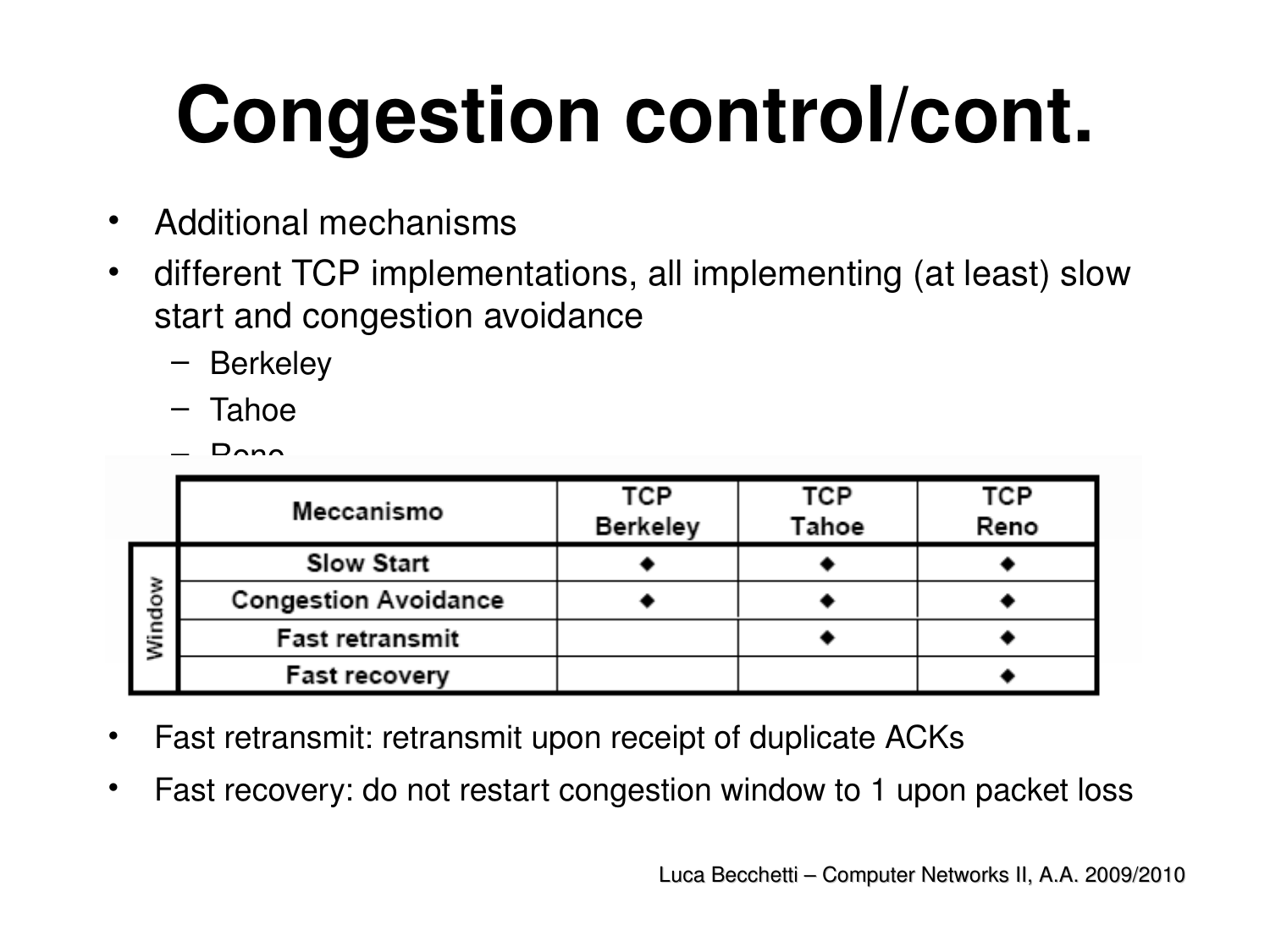# Silly Window Syndrome

- Slow sender could transmit several TCP segment with few data [high overhead]
- Slow receiver could trigger "little" TCP segment sending once its buffer frees space
- How aggressively does sender exploit open window?



- Receiver-side solutions [Clark solution]
	- after advertising zero window, wait for space equal to a maximum segment size (MSS)
	- delayed acknowledgements
- Sender side solution [Nagle' algorithm]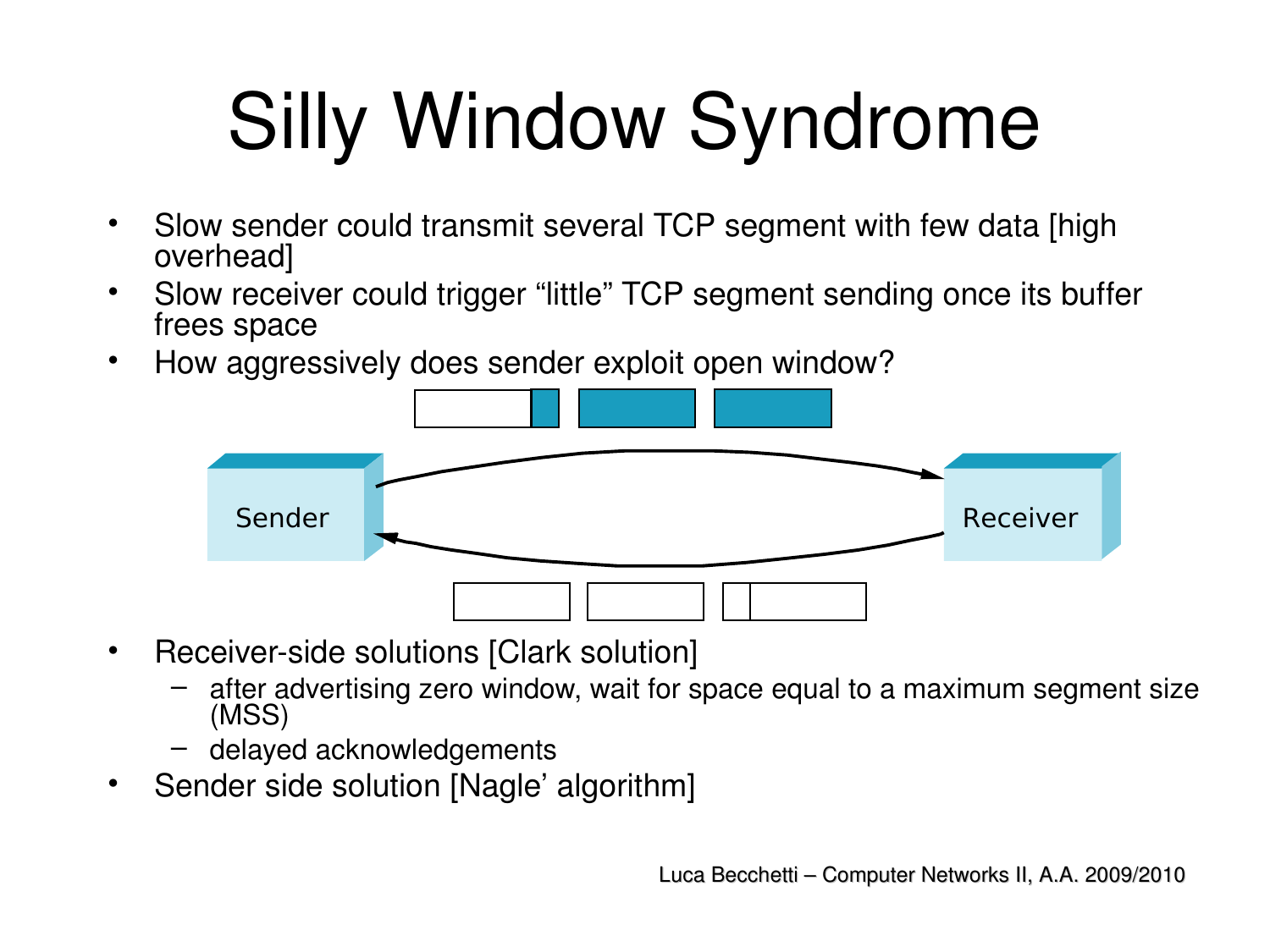# Nagle's Algorithm

- How long does sender delay sending data?
	- too long: hurts interactive applications
	- too short: poor network utilization
	- $-$  strategies: timer-based vs self-clocking
- When application generates additional data
	- if fills a max segment (and window open): send it
	- else
		- if there is unack'ed data in transit: buffer it until ACK arrives
		- else: send it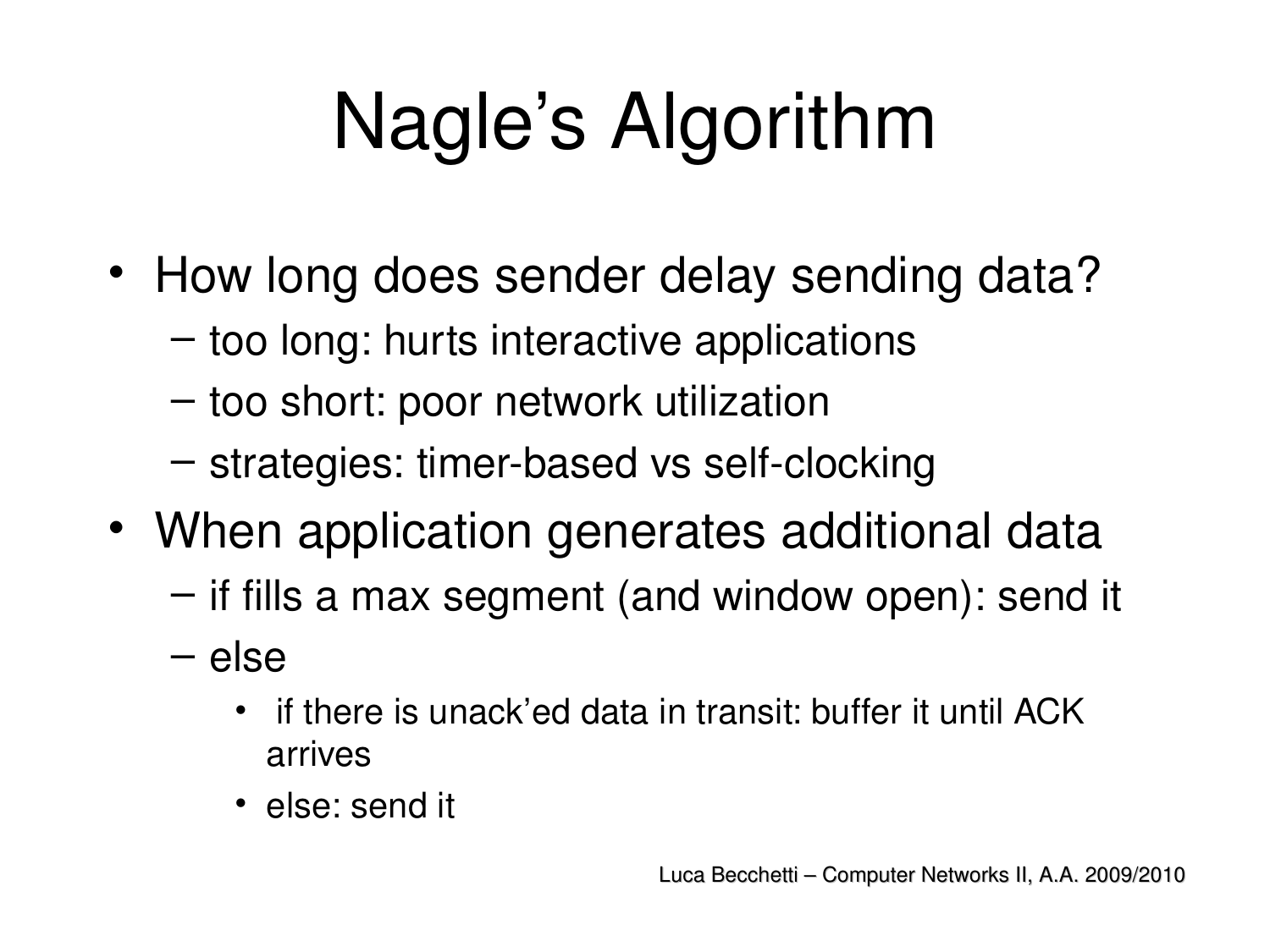#### MSL Wrap Around

• 32-bit **SequenceNum** 

| <b>Bandwidth</b>        | <b>Time Until Wrap Around</b> |
|-------------------------|-------------------------------|
| T1 (1.5 Mbps)           | 6.4 hours                     |
| Ethernet (10 Mbps)      | 57 minutes                    |
| T3 (45 Mbps)            | 13 minutes                    |
| FDDI (100 Mbps)         | 6 minutes                     |
| <b>STS-3 (155 Mbps)</b> | 4 minutes                     |
| STS-12 (622 Mbps)       | 55 seconds                    |
| STS-24 (1.2 Gbps)       | 28 seconds                    |
|                         |                               |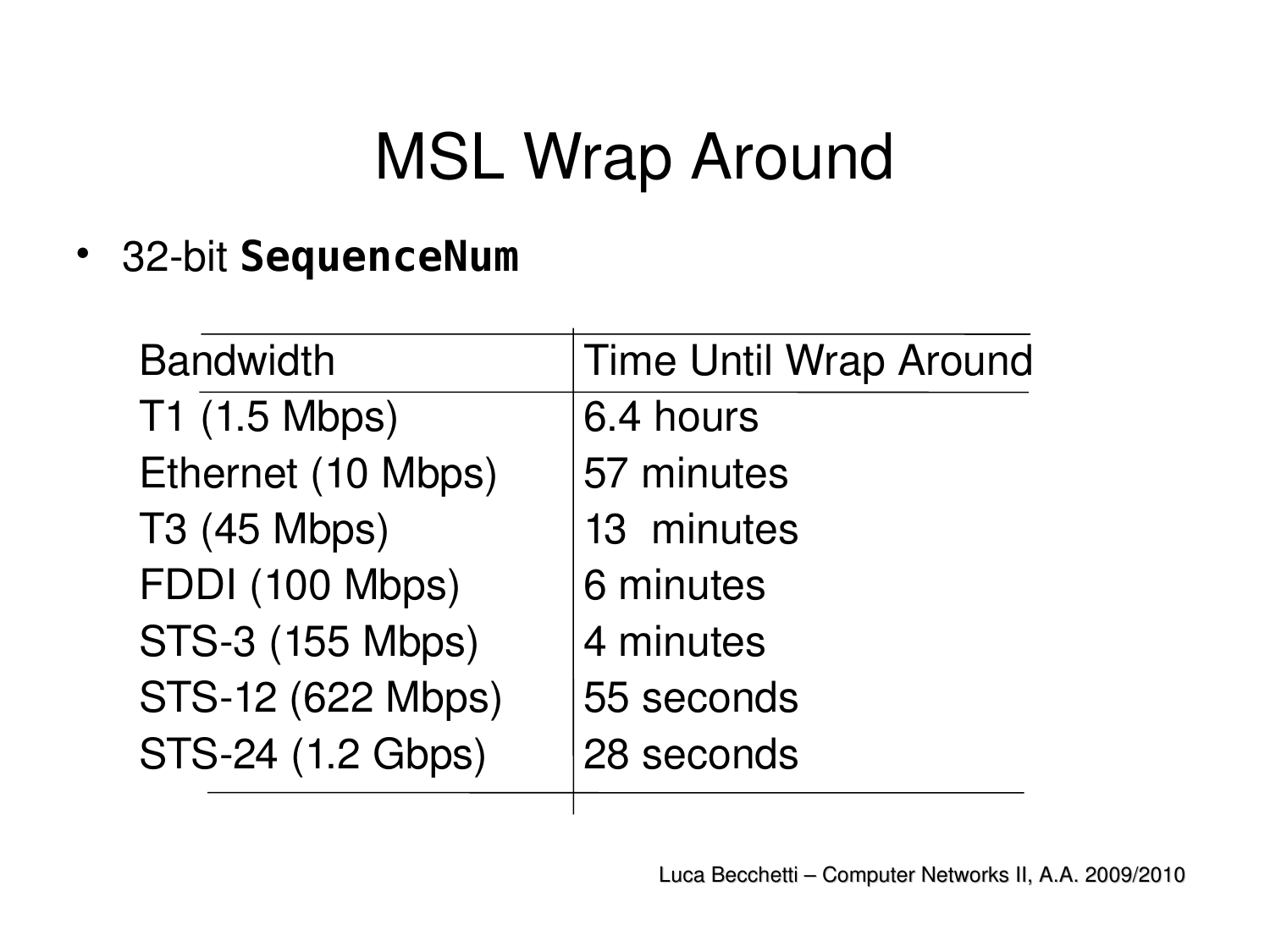# Keeping the Pipe Full/1

• Delay-bandwidth product:

B x RTT

• B is bandwidth



(a) a stop-and-wait protocol in operation

(b) a pipelined protocol in operation

Luca Becchetti – Computer Networks II, A.A. 2009/2010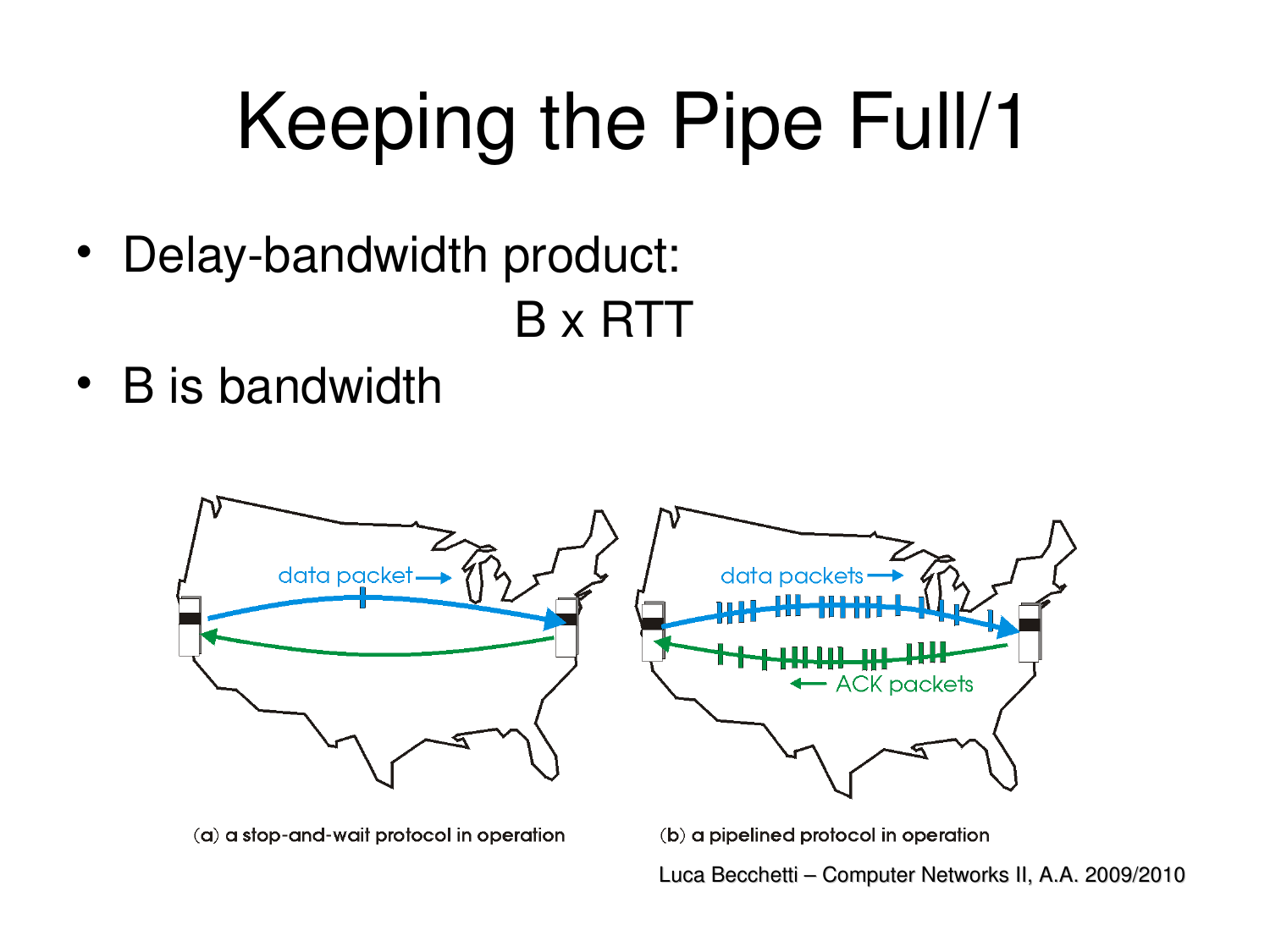#### Keeping the Pipe Full/2

• 16-bit **AdvertisedWindow** 

| <b>Bandwidth</b>        | Delay x Bandwidth Product |
|-------------------------|---------------------------|
| T1 (1.5 Mbps)           | 18KB                      |
| Ethernet (10 Mbps)      | <b>122KB</b>              |
| T3 (45 Mbps)            | <b>549KB</b>              |
| FDDI (100 Mbps)         | 1.2MB                     |
| <b>STS-3 (155 Mbps)</b> | <b>1.8MB</b>              |
| STS-12 (622 Mbps)       | 7.4MB                     |
| STS-24 (1.2 Gbps)       | 14.8MB                    |
|                         |                           |

assuming 100ms RTT